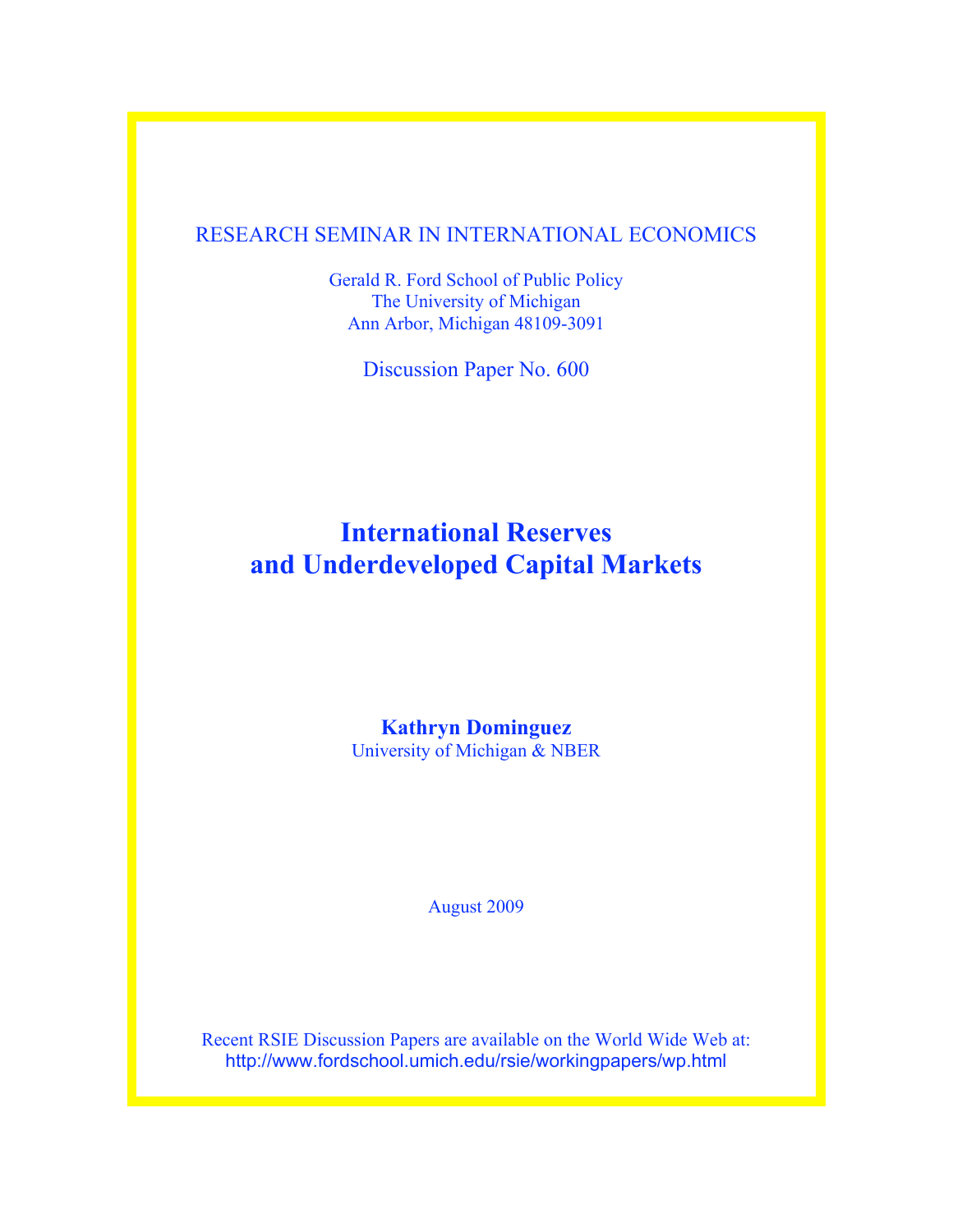## International Reserves and Underdeveloped Capital Markets

Kathryn M. E. Dominguez\* University of Michigan and NBER, Weill Hall, Ann Arbor, MI 48109, USA

#### **Abstract**

International reserve accumulation by developing countries is just one example of the puzzling behavior of international capital flows. Capital should flow to where its return is highest, which ought to be where capital is scare. Yet recent data suggest the opposite – net capital flows from developing countries to industrialized countries. This paper examines the role of financial market development in the accumulation of international reserves. In countries with underdeveloped capital markets the government's accumulation of reserves may substitute for what would otherwise be private sector capital outflows. Effectively, these governments are acting as financial intermediaries, channeling domestic savings away from local uses and into international capital markets, thereby offsetting the effects of domestic financial constraints that lead to excessive private sector exposure to potential capital shortfalls.

\* Author Address: Gerald R. Ford School of Public Policy, University of Michigan, Weill Hall, 735 South State Street, Ann Arbor, MI 48109; Tel: +1 734 764-9498; Fax: +1 734 763-9181; Email address: [kathrynd@umich.edu;](mailto:kathrynd@umich.edu) URL:<http://www-personal.umich.edu/~kathrynd/index.html>

I am grateful to Eleanor Wiske Dillon and Joshua Montes for outstanding research assistance and to the International Policy Center at the Ford School of Public Policy for financial support. I thank the ISoM Board (Rich Clarida, Jeff Frankel, Francesco Giavazzi, Lucrezia Riechlin, Chris Pissarides and Ken West), my discussants (Philippe Martin and Carmen Reinhart), and conference participants, Menzie Chinn, Hiro Ito and Philip Lane for many useful comments and suggestions. All remaining errors are my own.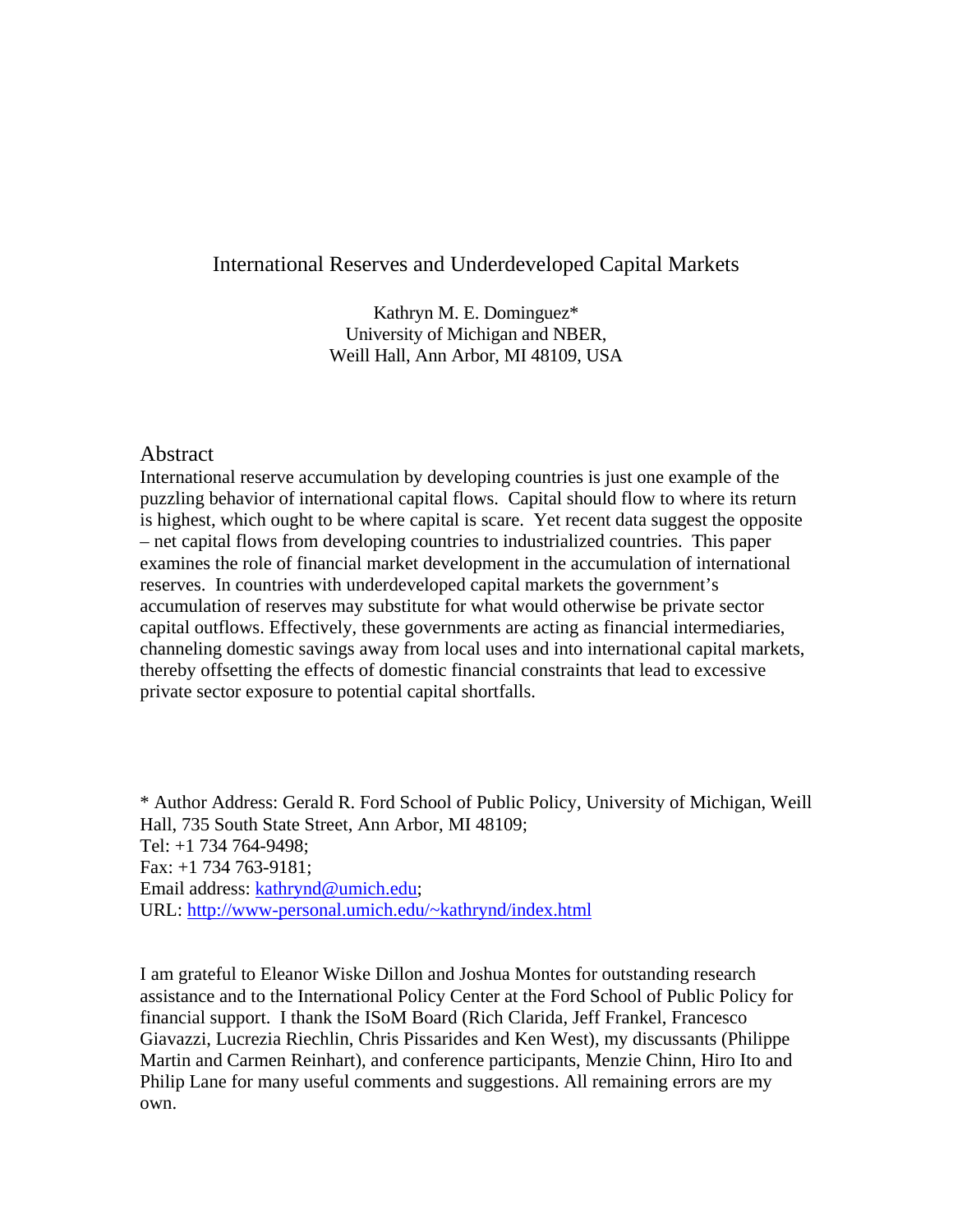#### Introduction

China's official foreign exchange reserves have passed the two trillion dollar mark, equivalent to approximately \$2000 for every Chinese citizen.<sup>[1](#page-2-0)</sup> Although China is currently the country with the largest foreign reserve accumulation, reserves have risen dramatically for many developing countries in recent years. Economic models suggest a number of motivations for reserve accumulation, including precautionary and mercantilist motives, which may be especially compelling for developing countries. However, the recent upsurge in reserve accumulation among developing countries cannot be explained solely on the basis of these rationales. This paper examines a potential new role for reserve accumulation in helping to mitigate distortions created by the undeveloped financial markets of developing countries.

The growth and liberalization of financial markets in industrial countries over the past three decades provides developing countries unprecedented access to international capital markets, and exposes them to sometimes dramatic and sudden swings in capital flows. The 1990s witnessed a number of economic crises in developing countries that were accompanied by (if not precipitated by) outflows of international capital. This recent experience with capital flow reversals can, at least in part, explain the desire by developing countries to decrease their dependence on international capital by accumulating foreign reserves.

While global financial markets have recently been tumultuous, the trend has been for financial markets in industrial countries to deepen and broaden at the same time that markets in many developing countries remain incomplete. This paper focuses on the

<span id="page-2-0"></span> $1$  In June 2009 Chinese foreign exchange reserves reached \$2,132 billion.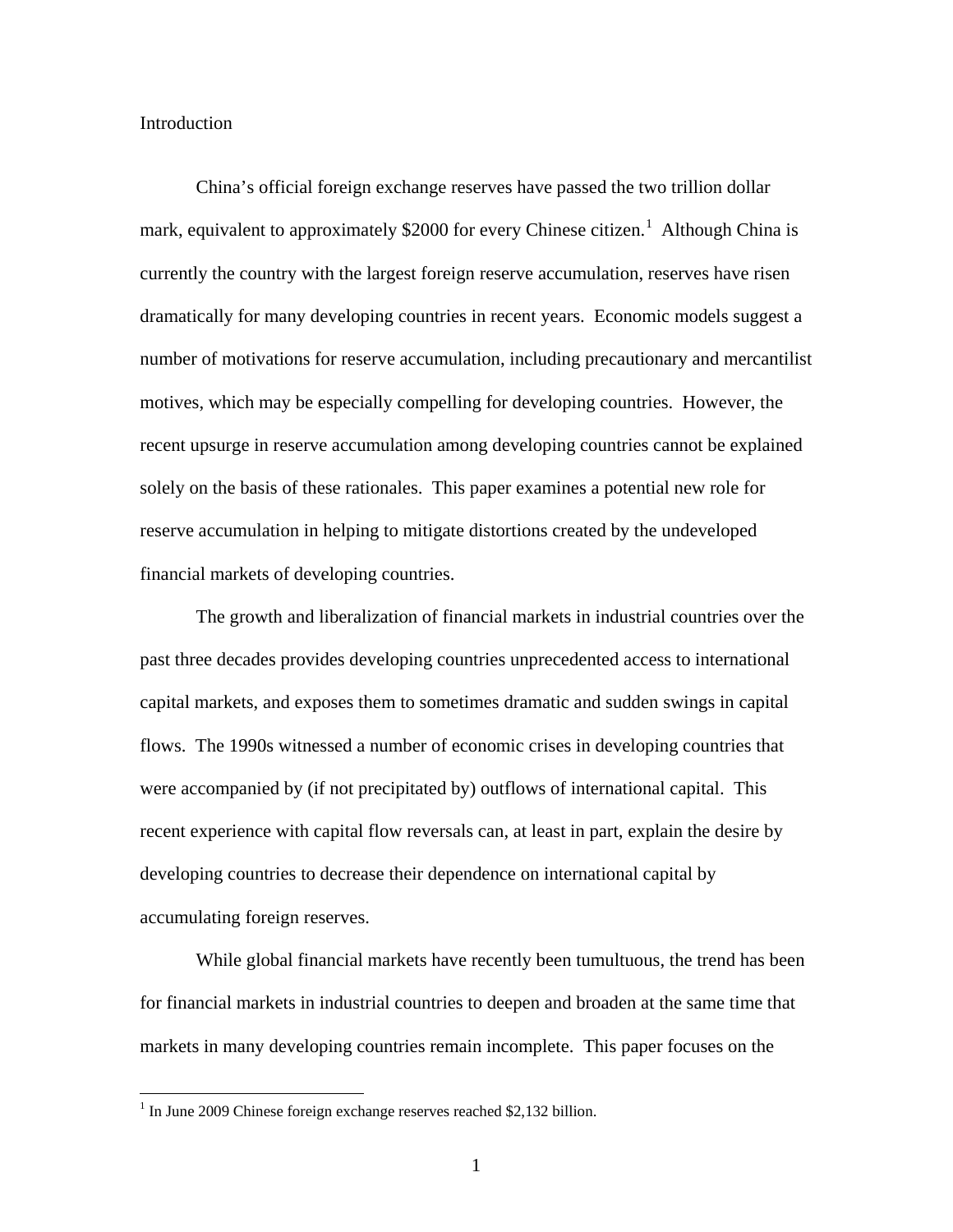implications for developing countries of underdeveloped capital markets. In a series of papers, Ricardo Caballero and coauthors have developed models showing that underdeveloped capital markets cause under-valuation of international resources by the private sector, which encourages excessive external borrowing, dollarization of international liabilities, and other actions that increase their exposure to potential capital shortfalls.<sup>[2](#page-3-0)</sup> One way to mitigate the costs of this exposure is for developing country governments to accumulate international reserves.<sup>[3](#page-3-1)</sup>

The analysis in the paper considers the role of financial market underdevelopment in motivating reserve accumulation by developing countries, while also allowing for the more traditional mercantilist and precautionary motives. In theory there can be a strict distinction between the precautionary motive, which seeks to smooth consumption fluctuations, and the underdeveloped financial markets motive, which seeks to offset a tightening of a financial constraint. However, in practice, these two motivations for reserve accumulation may be difficult to disentangle. In particular, the desire to smooth intertemporal consumption is likely to be influenced by financial market constraints. Whereas Aiyagari (1994) in a closed economy framework suggests that for the U.S. private sector precautionary savings is likely to be sufficient to relax financial constraints, this is less likely to be the case in developing countries where distortions may bias the private sector against saving, thereby providing incentives for the public sector to step in.

Official foreign exchange reserve holdings by developing countries greatly exceed those of industrial countries (in the case of China, in absolute terms, and in most

<span id="page-3-0"></span><sup>&</sup>lt;sup>2</sup> See for example Caballero and Krishnamurthy (2001, 2004, 2005).

<span id="page-3-1"></span><sup>&</sup>lt;sup>3</sup> Caballero and Panageas (2004) suggest that while international reserve accumulation is not the best insurance against sudden stops, in practice many countries seem to rely on reserves for this purpose. See also Summers (2006) and Devereux (2009) for discussions of the reasons for and implications of reserve accumulation by developing countries.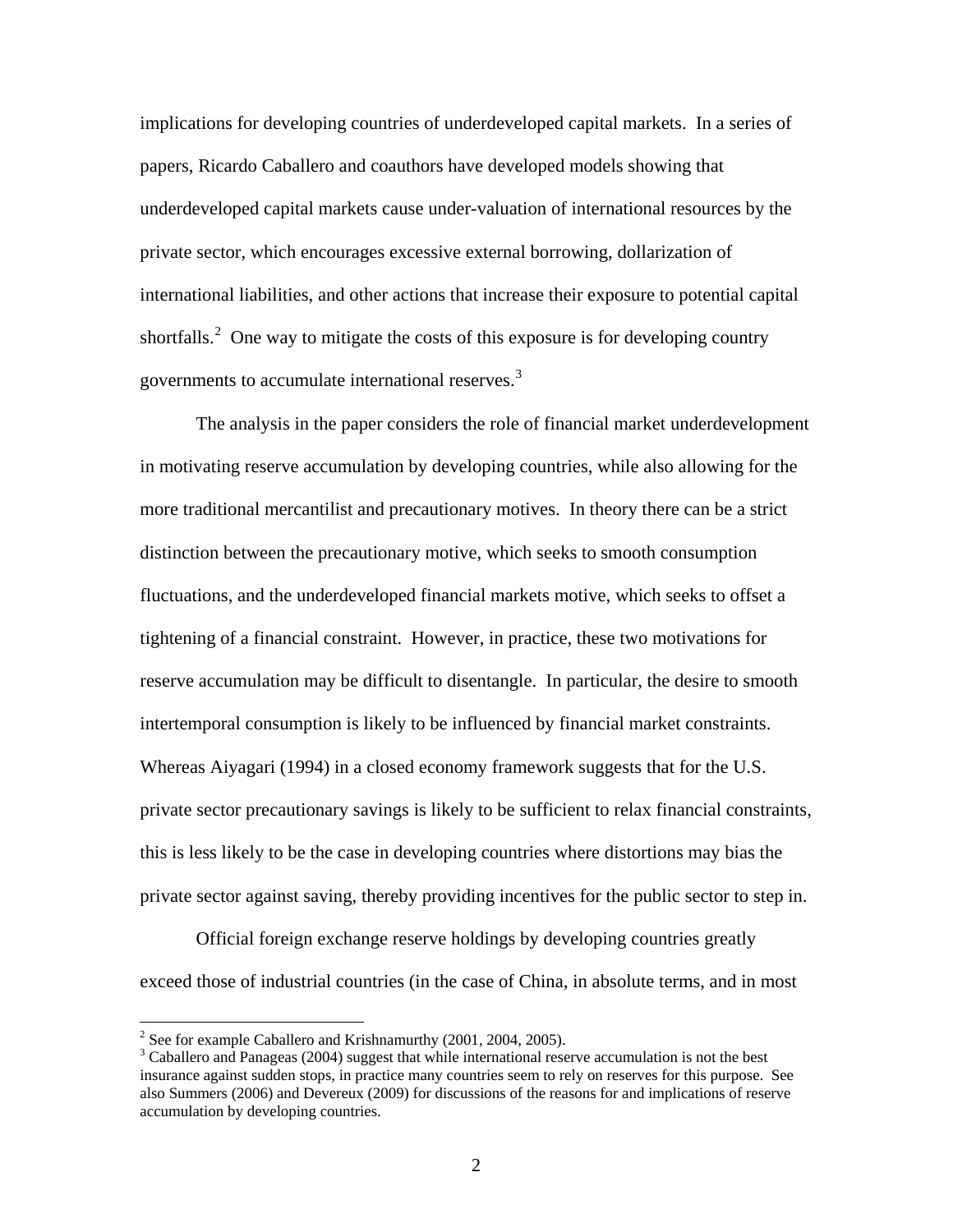other cases relative to the sizes of their economies). This is yet another example of the capital flows paradox described by Lucas (1990). Capital should flow to where its return is highest, which ought to be where capital is scare. If instead capital flows from the capital-poor developing world to the capital-rich industrialized world, the explanation is likely to be found in distortions not entertained in standard models.

#### I. Motives for the Accumulation of International Reserves

International reserves held by government authorities are part of national wealth, and were originally important for countries with fixed exchange rates that wanted to avoid costly adjustments to disturbances in the external sector of the economy. For example, if a country ran a current account deficit, reserves could be used by the government to forestall an exchange rate depreciation that might otherwise occur. However, in this view of reserves, as a country's level of wealth increases over time, or if a country moves away from a fixed exchange rate regime, it is less clear how much of a share of the national wealth should be devoted to international reserve assets.

Heller (1966) provides one of the first attempts at calculating an optimal country specific level of international reserves based on what he termed the precautionary motive. The three parameters he thought important to this calculation include: (1) the cost of adjusting to an external imbalance (measured as the propensity to import); (2) the cost of holding liquid international reserves (measured as the difference between the return on the reserves relative to a benchmark return on domestic bonds); and (3) the probability that there will actually be a need for reserves of a given magnitude (based on the history of past external imbalances).

3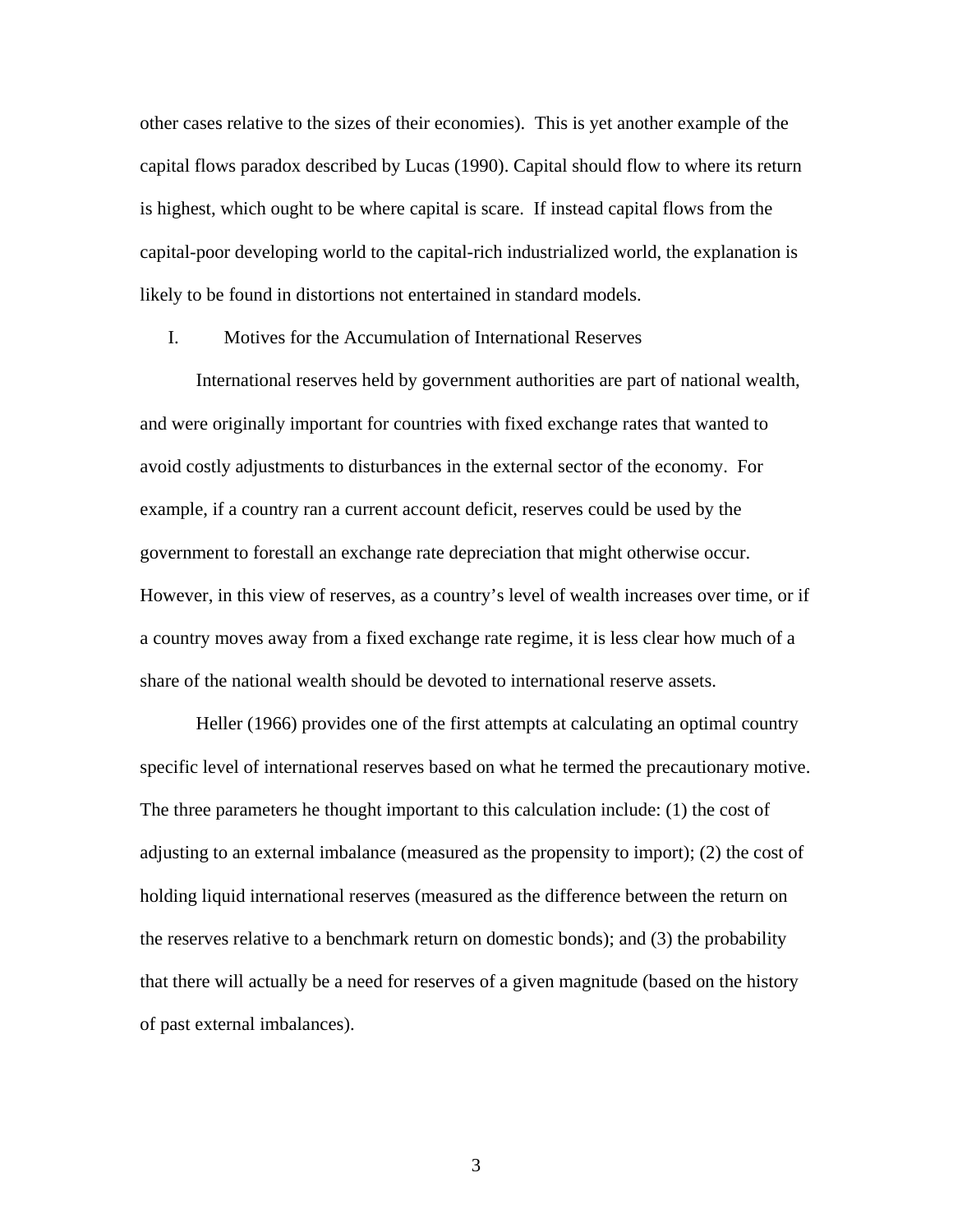In the period following the 1971 break down of the Bretton Woods system, while many industrial countries moved away from fixed exchange rate systems toward more flexible regimes, countries continued to hold reserves despite the disappearance of their original purpose which was to help finance current account imbalances. In practice there seem to have evolved a number of "rules of thumb" to determine optimal reserve levels loosely based on Heller's precautionary motive. These rules included maintaining reserves equivalent to: (1) three months of imports (to offset current account shocks); (2) 5-20 percent of M2 (to be able to shore up confidence in the value of the domestic currency in the event of a currency crisis); and (3) the value of all debt obligations falling due within the following year (in the event of a sudden disappearance of short-term capital inflows) [4](#page-5-0) .

All of these rules of thumb imply a desire on the part of governments to acquire reserves to serve as a cushion against adverse economic shocks of one form or another, and as such can be categorized as satisfying Heller's precautionary motive. Frenkel and Jovanovic (1981) provide a more formal approach to modeling the precautionary motive for holding reserves using a stochastic inventory-theoretic framework. Their model indicates that optimal reserve holdings increase with the volatility of reserves (which are presumably influenced by current account shocks, the value of the domestic currency, and capital inflows) subject to a fixed cost of reserve accumulation and the opportunity cost of holding reserves. Ben-Bassat and Gottlieb (1992) follow in this buffer stock modeling tradition while also linking international reserves with sovereign risk.<sup>[5](#page-5-1)</sup>

<span id="page-5-1"></span><span id="page-5-0"></span> $^{4}$  This is often referred to as the "Greenspan-Guidotti rule".<br><sup>5</sup> Durdu, Mendoza and Terrones (2009) show that emerging markets that face large external shocks have an incentive to hold reserves even when households and firms can smooth domestic income fluctuations. Alfaro and Kanczuk (2009) consider the joint decision to accumulate reserves and issue sovereign debt. In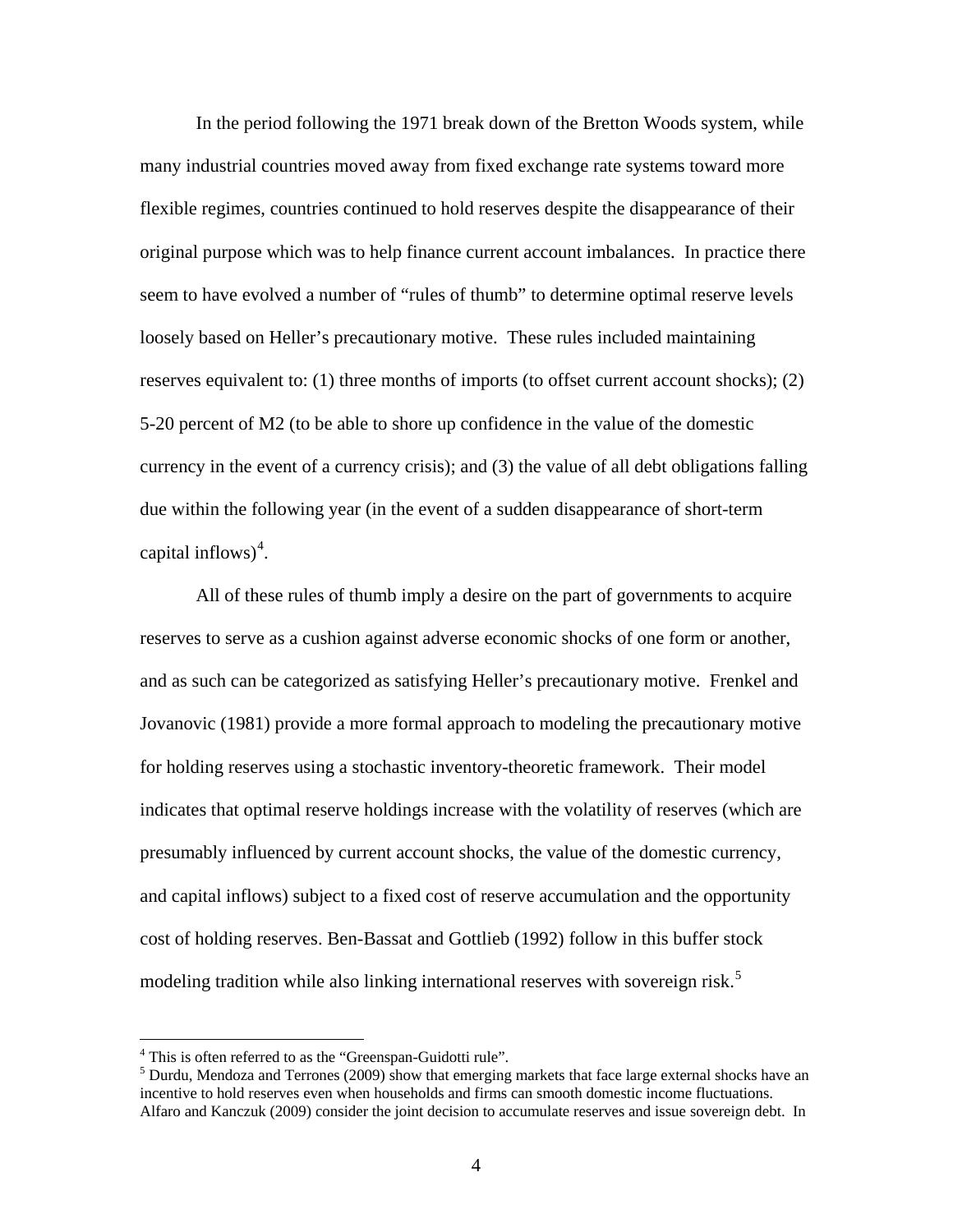An alternative view of reserve accumulation is that it is the byproduct of a government strategy to keep the international value of the domestic currency low in order to boost export growth. In this view purchases of foreign reserves are not motivated by a desire to smooth consumption in the face of external shocks, but rather they are the unintended consequence of sterilized interventions in the foreign exchange market.<sup>[6](#page-6-0)</sup> This rationale for reserve accumulation, typically labeled the mercantilist motive, has been advanced by Dooley, Folkerts-Landau and Garber (2003) as a description of the development strategy followed by many East Asian countries, particularly China.

There have been a number of recent empirical studies attempting to measure whether the precautionary or mercantilist motive better explains foreign reserve accumulations by both industrialized and developing countries. These studies generally find evidence in support of both motivations (see, for example, Aizenman and Lee (2007)), while at the same time finding that neither motivation fully explains the recent upsurge in reserve accumulations by developing countries (Jeanne (2007) and Jeanne and Ranciere (2007)). As Figure 1 indicates, any theory of official reserve accumulation that hopes to explain the recent data will need to match the timing of the dramatic increase in reserve accumulations by developing countries over the 1990s and early 2000s. Even if we allow for an increase in precautionary holdings in the aftermath of the developing

the context of a stochastic dynamic equilibrium model they find that optimal policy is not to hold reserves at all (since reserves can be used to pay down the debt). Of course, in practice countries generally both issue debt and hold reserves.<br><sup>6</sup> There is a large literature exploring the efficacy of sterilized intervention policy (see for example,

<span id="page-6-0"></span>Dominguez and Frankel (1993b) and Fatum and Hutchison (2003)). In the traditional portfolio balance model sterilized intervention can only be effective if domestic and foreign assets are imperfect substitutes and Ricardian equivalence does not hold. Dominguez and Frankel (1993a) and Dominguez (2003) provide empirical evidence suggesting that sterilized interventions by industrial countries have, at times, effectively influenced currency values. The efficacy of sterilized intervention policies in developing countries has been less widely studied, in large part because governments have been reluctant to provide detailed data on their operations. Reinhart and Reinhart (2009) document the extent to which the accumulation of foreign exchange reserves has been sterilized by developing countries since 1990.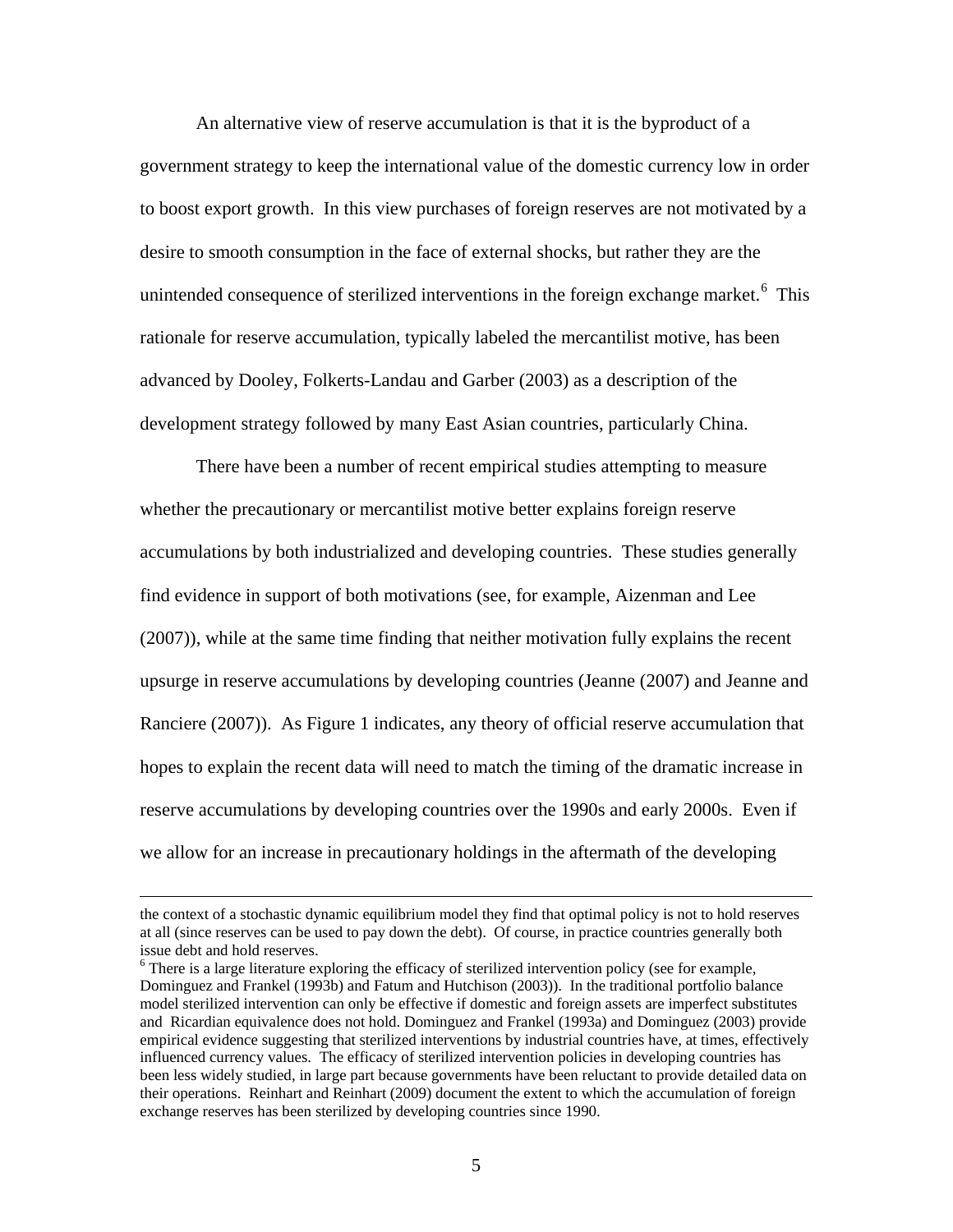country crises of the 1990s, studies suggest that current reserve accumulations far exceed warranted levels (Jeanne  $(2007)$  $(2007)$  $(2007)$ ).

Table 1 presents data from the financial accounts of industrialized and developing countries over the period 1990 through 2004. For developing countries over 40 percent of foreign asset accumulation consists of official reserves, while for industrialized countries official reserves make up only 2 percent of gross foreign assets. Figure 2 provides a time series view of the decomposition of foreign assets for developing countries over time. The figure highlights the increasing relative importance of official reserve accumulation for developing countries especially since 2000. On the liability side, developing countries rely much more heavily on foreign direct investment (FDI) than do the industrialized countries. $8$  Figure 3 depicts official reserves as a fraction of net FDI liabilities, in which the recent dramatic upsurge in reserves evident in Figure 1 for developing countries (where reserves are measured as a fraction of GDP), is no longer apparent. Hence if one views reserves in the context of private sector (FDI) liabilities, the trend patterns of reserve accumulation across industrial and developing countries are no longer so starkly divergent.

Underlying most standard models of economic growth is the assumption that investment leads to capital accumulation, which in turn, leads to higher levels of production. It is therefore instructive to consider how measures of capital flows (as shown in the cross-country financial accounts reported in Table 1) are related to aggregate investment rates. Chen (2007) shows that higher investment rates are

<span id="page-7-0"></span> $7$  A notable exception is a recent study by Obstfeld, Shambaugh and Taylor (2008) which suggests that if reserve adequacy is gauged against the size of the banking sector the recent reserves accumulation in emerging markets is less puzzling.

<span id="page-7-1"></span><sup>&</sup>lt;sup>8</sup> Developing countries seem to be increasingly making direct investments into industrial countries, providing yet another example of the capital flow paradox, see Chari, Chen and Dominguez (2009).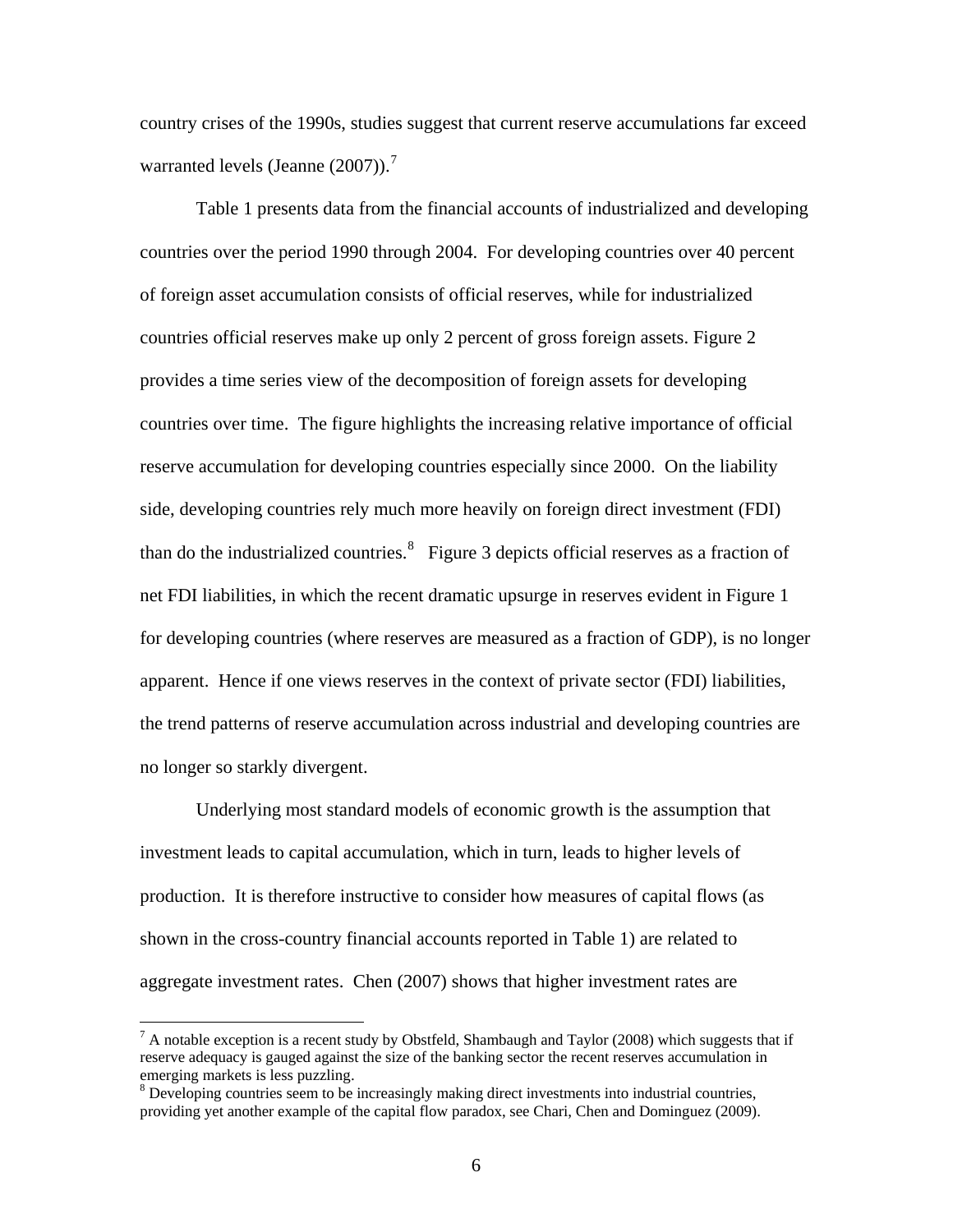associated with *lower* net capital inflows for developing countries. Further, the component of capital flows that is driving this counter intuitive result is official foreign reserves. Figure 4 presents a cross-country scatter plot of investment rates and reserve holdings showing a significant positive relationship for developing countries. A similar scatter plot for industrialized countries shows no relationship between investment and reserves.

The negative relationship between rates of investment and capital inflows for developing countries most likely reflects credit constraints. The pace of financial market development, like reserve accumulation, has diverged markedly between industrialized countries, where markets have generally deepened and broadened, and developing countries, where this deepening has yet to take place. It seems reasonable to hypothesize that in countries with underdeveloped capital markets the private sector faces constraints on its ability to borrow. In this situation the government's accumulation of reserves may act as a substitute for what would otherwise be private sector capital outflows. The next section presents a simple model to help clarify the role of reserve accumulation in loosening financial constraints for countries with less developed financial markets.

II. A Simple Model of Private Sector External Underinsurance

It is useful to start with a simple example to highlight the problem of underinsurance by the private sector in developing countries. Consider an economy over three periods with a single consumption good. In period zero firms make initial investments, in period one some firms need to re-invest as part of the normal restructuring of an economy, and in period two the output is produced.

7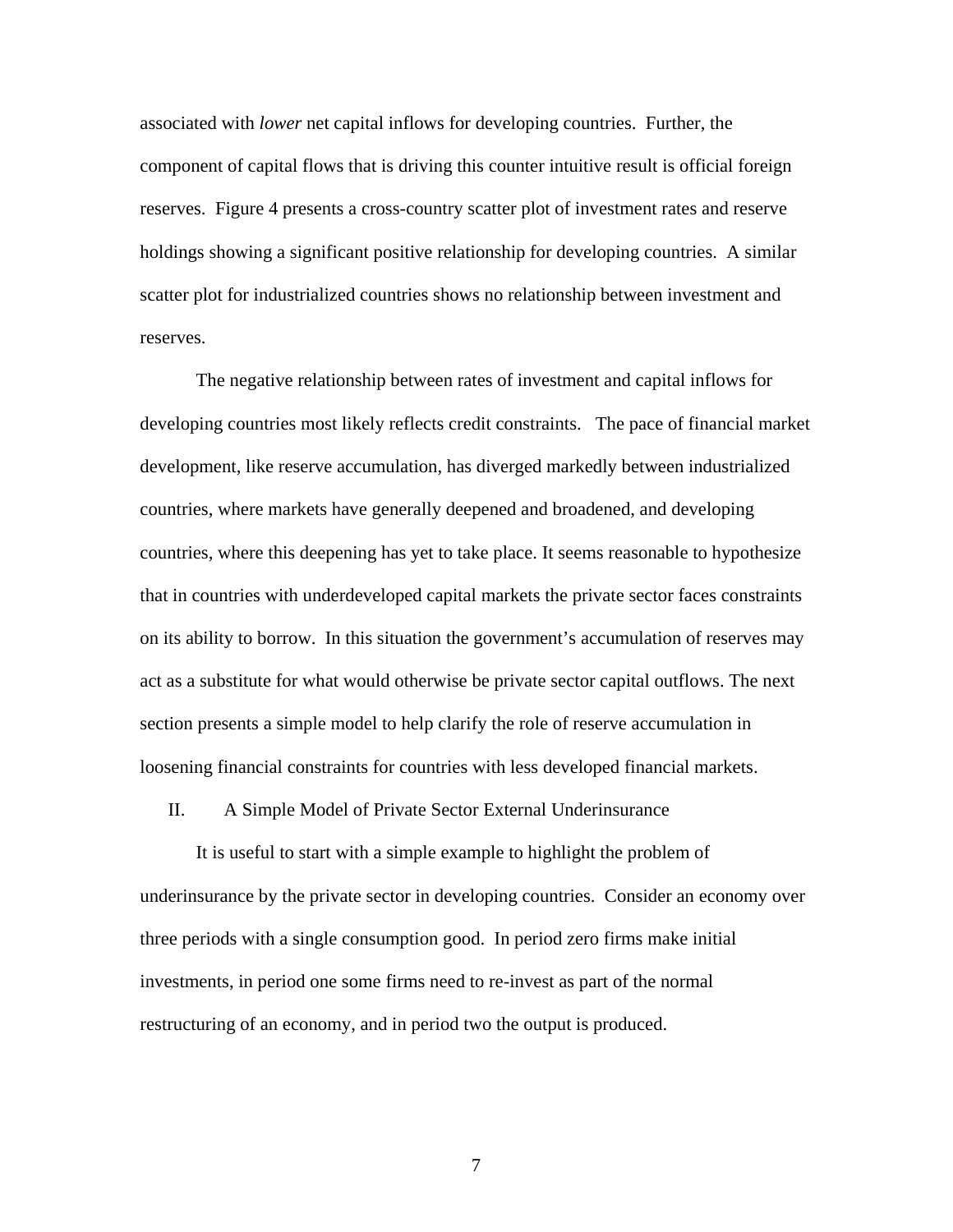In period one the firms that need to make additional investments will be able to produce less than otherwise, though with full re-investment all firms produce the same output. Those firms that need to re-invest finance this by borrowing, and must provide their creditors with collateral. If we make the realistic assumption that domestic lenders allow some fraction of domestic plant and equipment to serve as collateral, whereas foreign lenders do not, collateral is limited in an asymmetric way; firms will have less access to foreign lenders than they do to domestic lenders. In this simple setup the supply of loans can be assumed to be elastic where the domestic and foreign interest rate are equalized, up to the point that firms borrow the maximum available from foreigners and beyond this point the supply of loans is completely inelastic.<sup>[9](#page-9-0)</sup> The domestic interest rate in period one lies above the foreign interest rate, as a consequence of the more binding collateral constraint on foreign borrowing, and below the marginal product of full re-investment.

If firms know that they may be financially constrained in period one, they should optimally borrow less in period zero in order to save resources. Yet the model suggests that firms will not insure themselves against this potential financing constraint. Why not? The problem is that the return to savings in period zero does not reflect the true marginal product of financing in period one because of the distortions caused by collateral constraints. In equilibrium external financing is under-valued, and as a consequence firms will be underinsured against potential capital shortfalls.

There are a number of possible solutions to the underinsurance problem, at least in theory. The key is to find a way to bring the ex post price of international resources in

<span id="page-9-0"></span> $9$  Loans are always worth it from the standpoint of the borrower because of the high return to reinvestment (the investment function is assumed to be strictly increasing, positive and convex).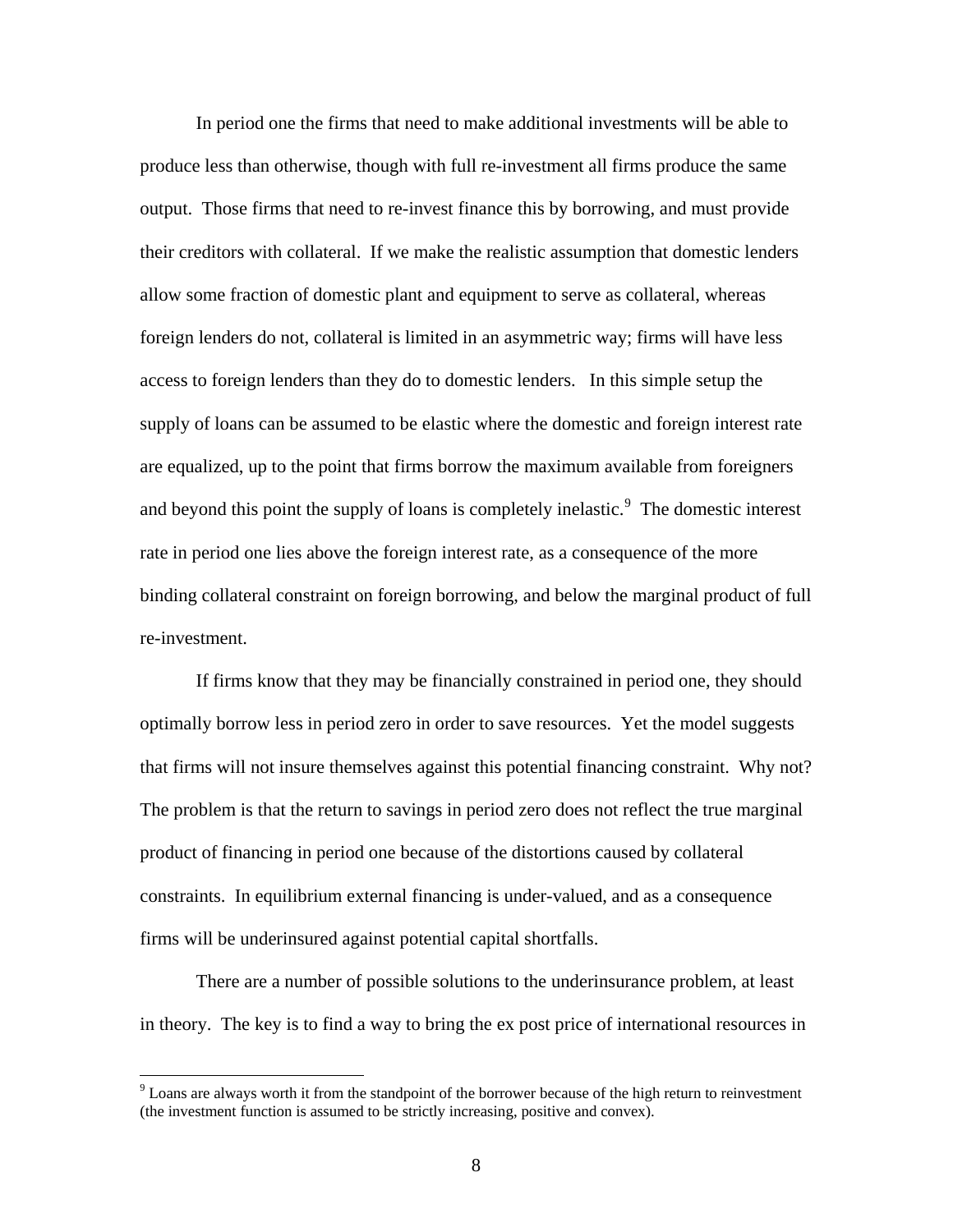line with the marginal product of re-investment. One such solution is reserve accumulation by the government. In this case, governments purchase international bonds and sterilize the effects of this purchase on the home money supply by issuing domestic bonds. If the interest rate offered on these domestic bonds in period zero is higher than the period one domestic interest rate, the government is essentially subsidizing savings in period zero, which is exactly what is needed to mitigate the underinsurance problem.

III. Empirical Evidence Connecting Reserve Accumulation, Private Sector Under-Insurance and Financial Market Underdevelopment

This simple model provides two important predictions for reserve accumulating countries. The first implication is that these countries will exhibit private sector underinsurance against future capital shortfalls. The second implication is that there will be a wedge between the collateral value of domestic projects in the home country and international valuations of the same projects. In practice, while cross-country data on private and public sector external debt is available, data measuring the "collateral wedge" are not. There is, however, a large literature focused on the measurement of financial market development which is likely to be directly related to collateral constraints (see, for example, Beck, Demirgüç-Kunt and Levine, 2000). This literature provides a number of suggested measures of financial market (under)development including: financial openness (Chinn and Ito, 2006), money and quasi-money supply as a percentage of GDP (Lane and Burke, 2001 and Obstfeld et. al., 2008), and the sum of private credit creation and stock market capitalization (Ito and Chinn, 2008). Another measure of financial market development is the extent of external liabilities, based on the assumption that countries with less developed domestic financial markets also have fewer external

9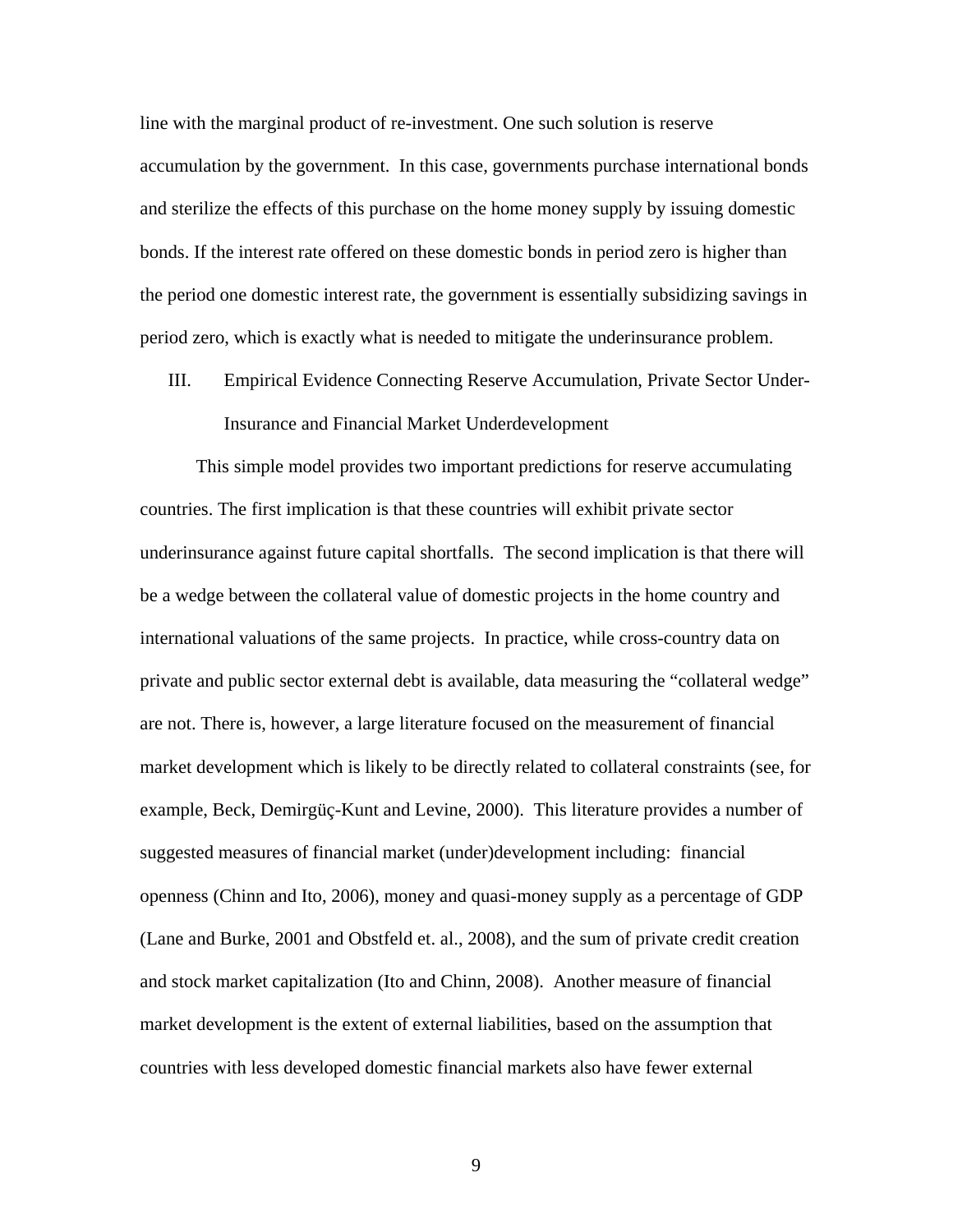liabilities. Figure 5 shows one such measure of financial development (*fin\_dev1*) that sums foreign portfolio equity and debt liabilities divided by GDP for industrialized and developing countries over the period 1977 through  $2004$ .<sup>[10](#page-11-0)</sup> The figure shows that while this measure of financial markets has increased steadily in the industrialized countries, the growth rate of financial markets has been substantially slower for developing countries. It is also the case that the divergence in growth rates between the two groups of countries widens at around the same time as reserve accumulation by developing countries starts to accelerate.

An alternative measure of financial market development (*fin\_dev2*) focuses on the size of domestic financial markets. Figure 6, which measures financial development as the sum of a country's domestic private credit creation and stock market capitalization as a ratio of GDP, shows again the widening divergence between industrialized and developing countries in the late 1990s. Interestingly, this measure of domestic financial market size rises for industrialized countries (and to some extent developing countries) earlier than is apparent in figure 5, which is based on external rather than domestic liabilities.

Yet another measure of financial markets, focused more narrowly on the banking sector, is the ratio of money and quasi-money to GDP. Obstfeld, Shambaugh and Taylor (2008) make the case that the primary reason for reserve accumulation is to protect the domestic banking sector during periods of capital flight. In their view financial development *increases* the need for reserves because it allows domestic residents to convert domestic bank deposits into foreign exchange, leading to both a run on the

<span id="page-11-0"></span><sup>&</sup>lt;sup>10</sup> This measure of financial market development is *not* the "international financial integration" measure used in Lane and Milesi-Ferretti (2007), which is the sum of foreign assets (which includes reserve assets) and liabilities over GDP.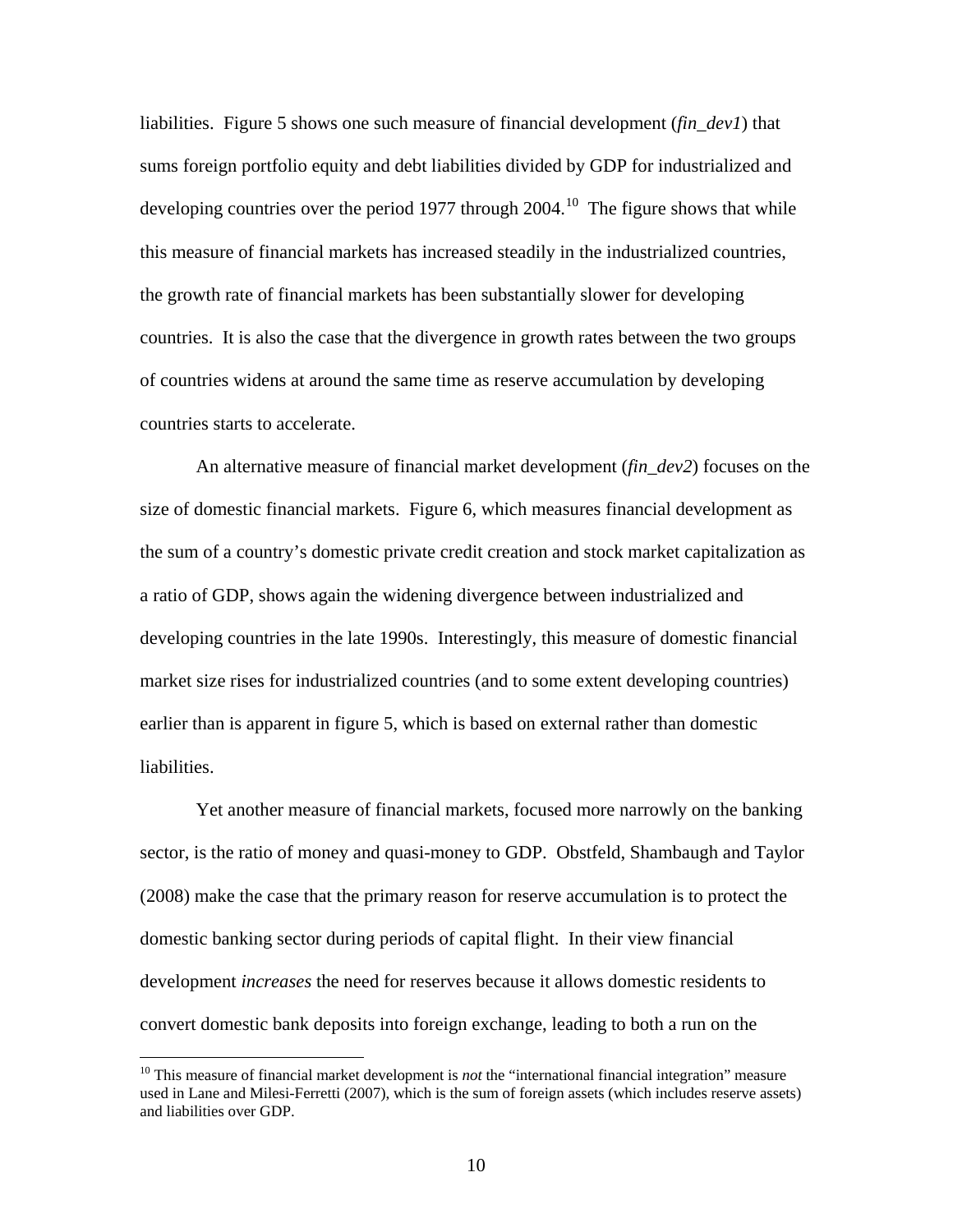banking system and a depreciation of the domestic currency. Figure 7 depicts the ratio of M2 to GDP for industrialized and developing countries, which shows a steady upward trend for developing countries over this time period.

Financial market development need not only be measured in terms of the size of markets or deposits, presumably the quality of institutions within a country will also influence the depth and breath of markets. Cheung and Ito (2009) focus on the relationship between a number of country specific institutional variables (corruption, bureaucratic quality, law and order, form of government, government fractionalization) and reserve accumulation and find weak evidence for their importance. One potential explanation is that many of these indicators do not change, or change only infrequently in some countries. In the empirical work to follow country fixed effects are included to capture these time invariant institutional differences.

In the empirical literature that attempts to estimate reserve holdings for panels of countries based on mercantilist and precautionary motives<sup>[11](#page-12-0)</sup> the standard regression specification includes: scale factors (GDP), an indicator of exchange rate flexibility, indicators of openness and vulnerability to external shocks, the share of imports in GDP, and the ratio of M2 to GDP.<sup>[12](#page-12-1)</sup> The first column of Table 2 presents the results of a panel

<span id="page-12-0"></span> $11$  See, for example, Aizenman and Marion (2003). Machlup (1966) argued that the behavior of governments toward reserve accumulation was very much like that of his wife with regard to her wardrobe: no matter how many dresses she possessed, she added to her stock of them each year. "Mrs. Machlup's Wardrobe theory" involves including lagged values of reserves in the specification. Lagged reserves are generally not found to be statistically significant in any of the specifications estimated in this paper.

<span id="page-12-1"></span> $^{12}$  Previous studies have also included a number of different measures of the cost of holding reserves (generally an interest rate on foreign assets relative to a domestic benchmark). Rodrik (2006) estimates that the cost of holding reserves is close to 1% of GDP for all developing countries, however, this variable is never found to be statistically or economically important in explaining reserve accumulations.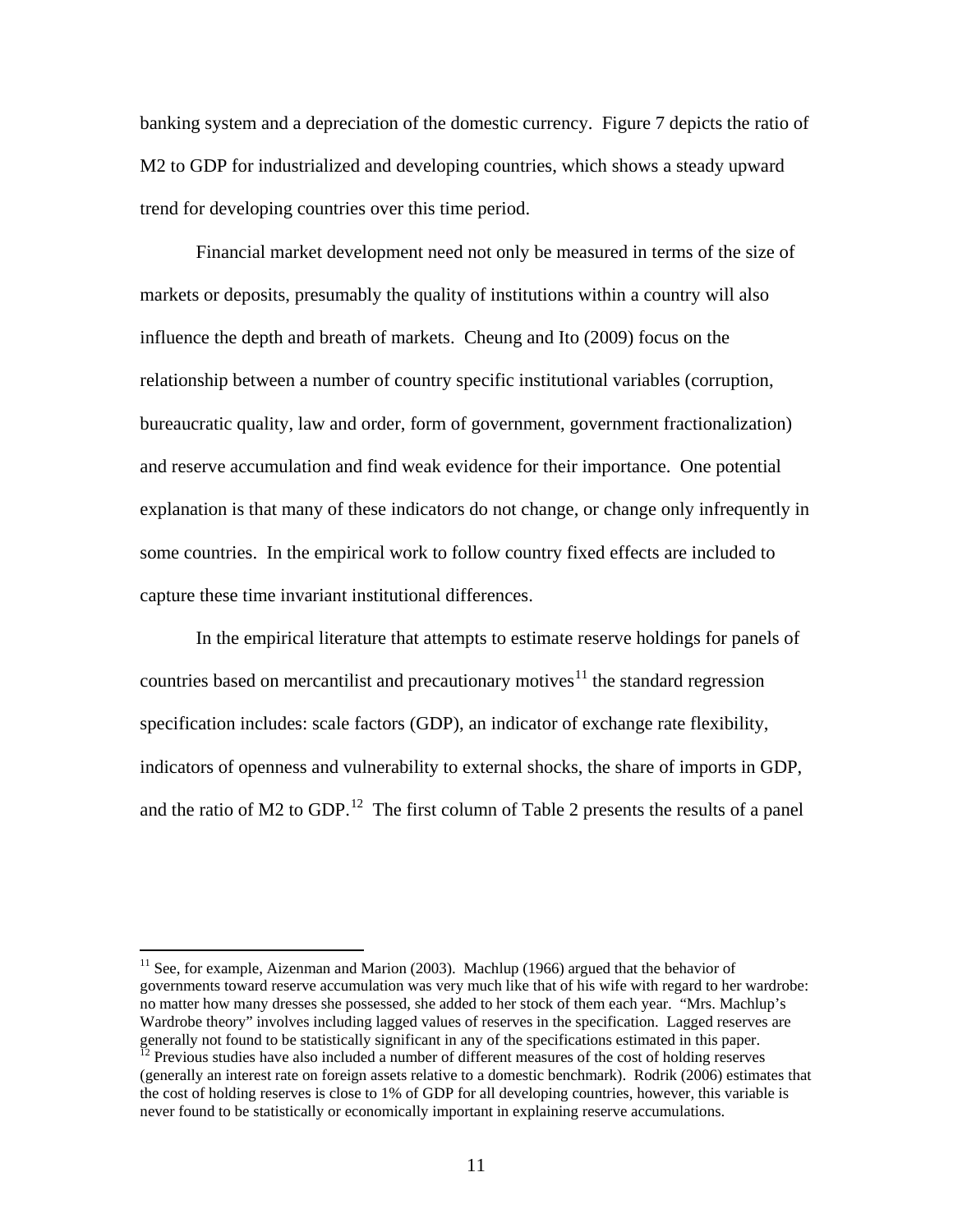regression that includes 56 (industrialized and developing<sup>13</sup>) countries over the 1977 to 2004 time period using this standard specification:

 $R_{it} = \alpha_0 + \alpha_1 GDP_{it} + \alpha_2 ExRate_{it} + \alpha_3 CC_{it} + \alpha_4 Crisis_{it} + \alpha_5 Curover_{it} + \alpha_6 ShImp_{it} + \alpha_7 ShM2_{it} + \varepsilon_{it}$ where *R* is holdings of foreign reserves valued in logged millions of US dollars (from Lane and Milesi-Ferretti, 2007), *ExRate* is an exchange rate classification based on the Reinhart and Rogoff (2004) defacto regimes, *CC* measures financial account openness (capital controls) based on Chinn and Ito's (2006) classifications, *Crisis* indicates the dates of currency crisis as defined by Frankel and Rose (1996), *CurOver* indicates currency-overvaluation relative to PPP, *ShImp* is the share of imports of goods and services in GDP, and *ShM2* is the ratio of M2 to GDP. The panel estimation includes country fixed effects (so that coefficients are estimated from the time-series variation within countries).

The results from this standard regression specification suggest that the various explanatory variables enter with the expected signs. Wealthier countries hold more reserves than do poorer countries. Countries that have more open capital markets (potentially making them more vulnerable to sudden stops) hold more reserves. The indicator of currency crises suggests, as expected, that those countries experiencing crises held fewer reserves during their crises. Those countries whose exchange rate is "undervalued" relative to PPP, who have higher shares of imports relative to GDP, and who have higher ratios of M2 to GDP, hold more reserves.

<span id="page-13-0"></span> $13$  Data constraints limit the sample of countries included in the empirical work. In particular, none of the poorest countries are in the sample. One plausible implication from the simple model in section 2 is that very poor countries that are completely closed to international flows have no incentive to hold foreign reserves. This implication is unfortunately not testable with the available data.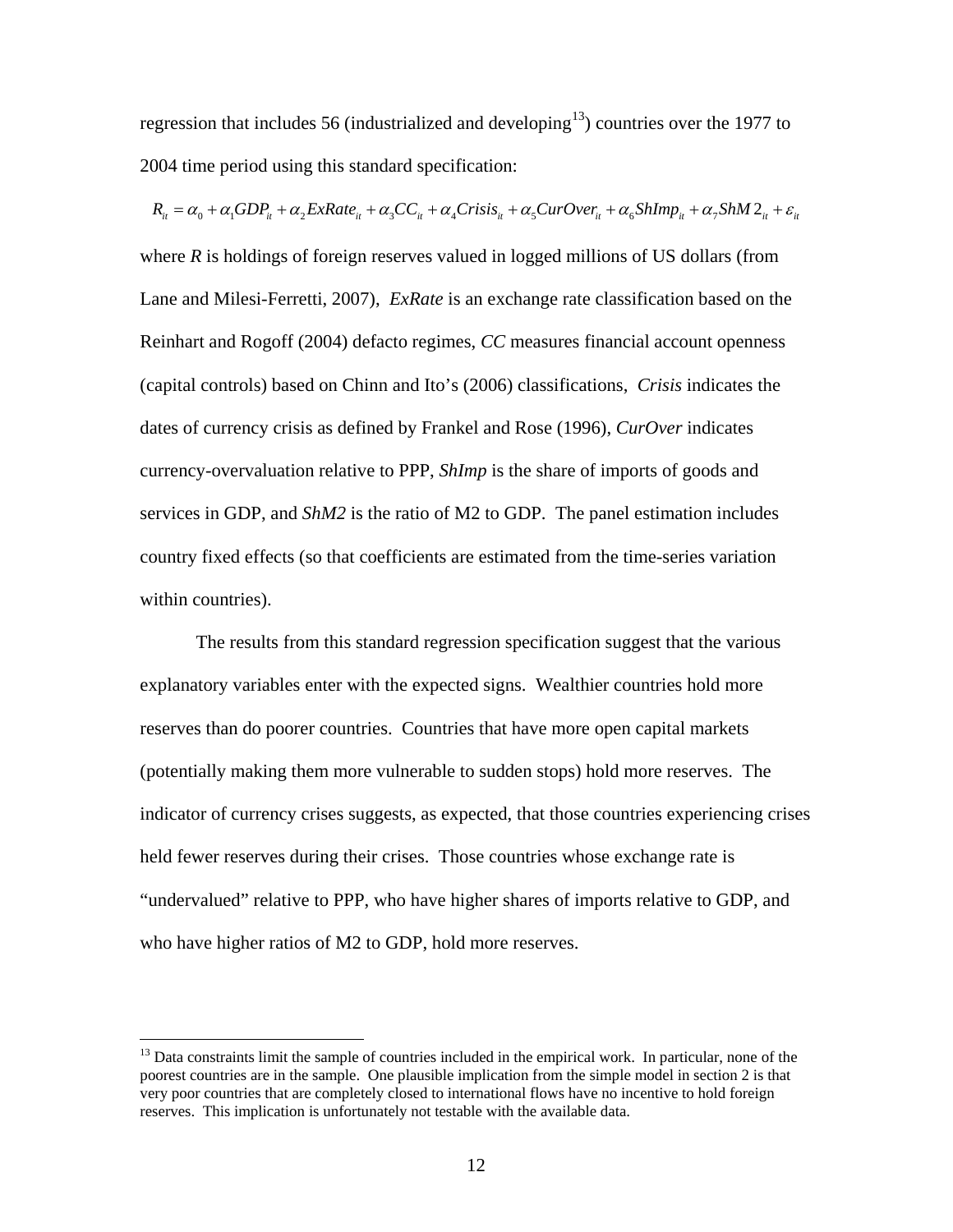The next two columns in Table 2 include additional variables suggested by the potential role of underdeveloped financial markets in explaining reserve accumulation by developing countries. One issue that arises in this context is how to distinguish proxies for the precautionary motive (the *CC*, *Crisis* and *ShM2* variables) from those that reflect financial market underdevelopment. The precautionary motive for holding reserves stems from the desire to smooth consumption distortions intertemporally in the face of sudden reversals of international capital inflows. Of course, it may well be that those countries most likely to face sudden stops (or capital flight) are also countries that have underdeveloped financial markets<sup>[14](#page-14-0)</sup>, potentially making it difficult to separate these two motives for reserve accumulation. The objective here is not to attempt to allocate weights across the different motives for reserve accumulations, but rather to expand the set of explanatory variables in the empirical specification to incorporate the insights provided by the under-insurance view, and in so doing test whether one can more readily explain the most recent upsurge in reserve accumulation.

An important feature of the simple model presented earlier is its emphasis on the role of public sector reserve accumulation as a solution to the private sector external underinsurance problem. One way to capture this interaction between the private and public sectors is to test whether reserves are influenced differently by private and public liabilities. The regression reported in column two of Table 2 includes measures of public and private liabilities as explanatory variables. As the model predicts, countries with

<span id="page-14-0"></span><sup>&</sup>lt;sup>14</sup> Martin and Rey (2006) intriguingly show that financial globalization in emerging markets may inherently lead to self-fulfilling financial crashes and further market incompleteness.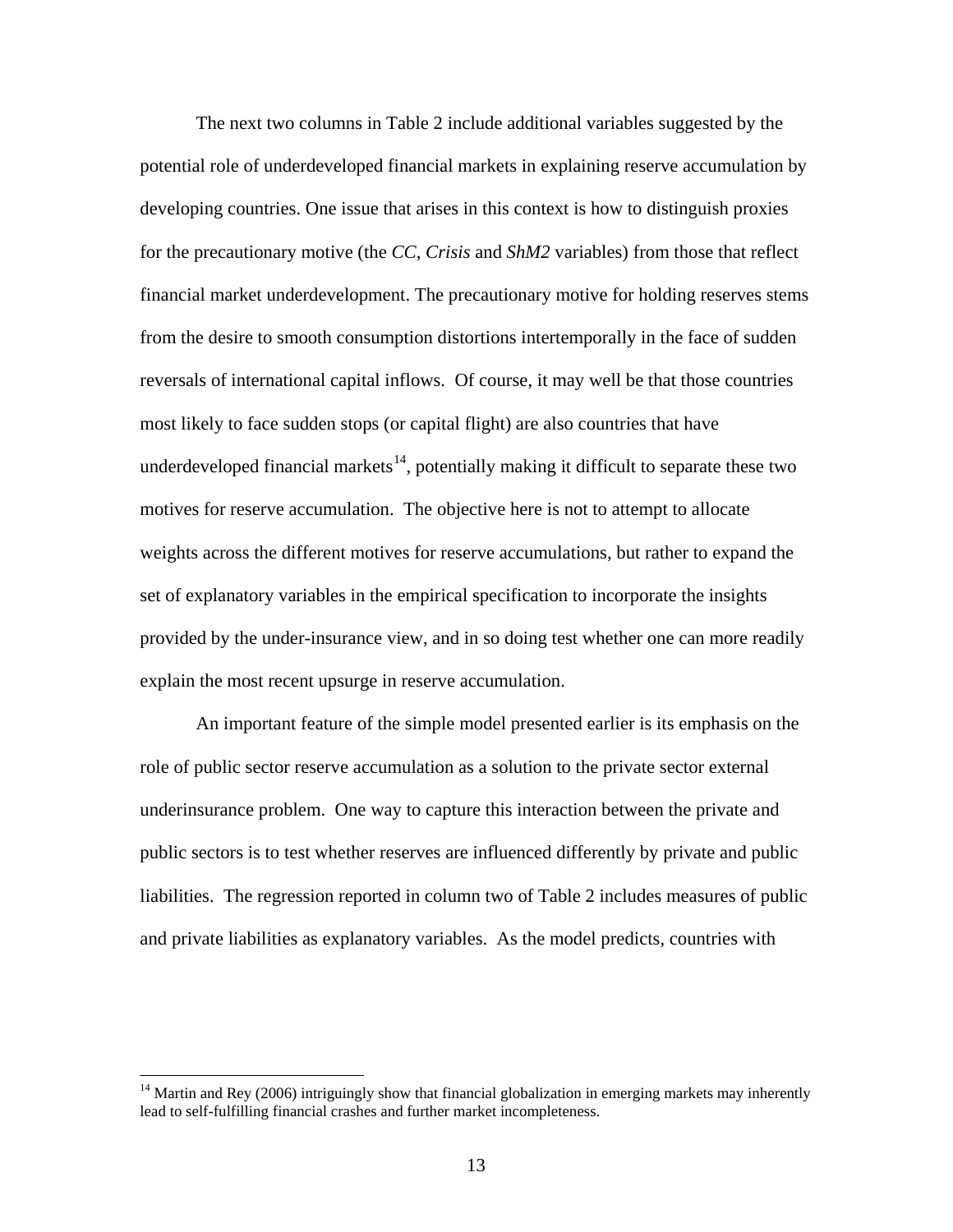higher levels of private sector liabilities hold greater reserves, while countries with higher levels of public sector liabilities<sup>[15](#page-15-0)</sup> hold fewer reserves.

Column three and four of Table 2 include the two alternative measures of financial market development, the first based on the size of external liabilities and the second based on the size of domestic liabilities. Recall that the model predicts that countries with less developed financial markets are likely to hold greater reserves. This prediction is confirmed in both sets of regression results, in that the sign of the financial market development indicator is negative and highly statistically significant. Three points are worth noting from these results: (1) the size and significance of the standard precautionary and mercantilist variables are little changed by the inclusion of the financial development measure, (2) both measures of financial market development (based on external and domestic liabilities) yield similar results (the measure based on the size of domestic markets is not available for China and for a number of other countries over certain years so that the sample size is substantially smaller in this specification)<sup>[16](#page-15-1)</sup>, (3) the prediction from the Obstfeld, Stambaugh and Taylor (2008) model that financial development *increases* the need for reserves is not borne out in these regressions. While I find, as they do, that the share of M2 to GDP is economically and statistically significant in explaining reserve accumulation, increased financial development in these

<span id="page-15-0"></span><sup>&</sup>lt;sup>15</sup> The predicted sign on public liabilities is less clear cut than is the case for private liabilities. If governments fully sterilize reserve accumulations, this will result in higher public debt and a positive correlation with reserves. Excluding public liabilities in all relevant regression specifications has no qualitative effects on the other included variables, these results are not reported but are available upon request.

<span id="page-15-1"></span><sup>&</sup>lt;sup>16</sup> In some developing countries governments, rather than the private sector, play a large role in financial intermediation, for example by providing credit through state-owned institutions. In order to take this into account, one can use estimates from La Porta et al (2002) of the ratios of government ownership of banks to adjust the private credit creation component of *fin\_dev2*. Estimates using this adjusted financial development measure (*fin\_dev3*) did not significantly differ from those reported using the unadjusted measure. These results are available upon request.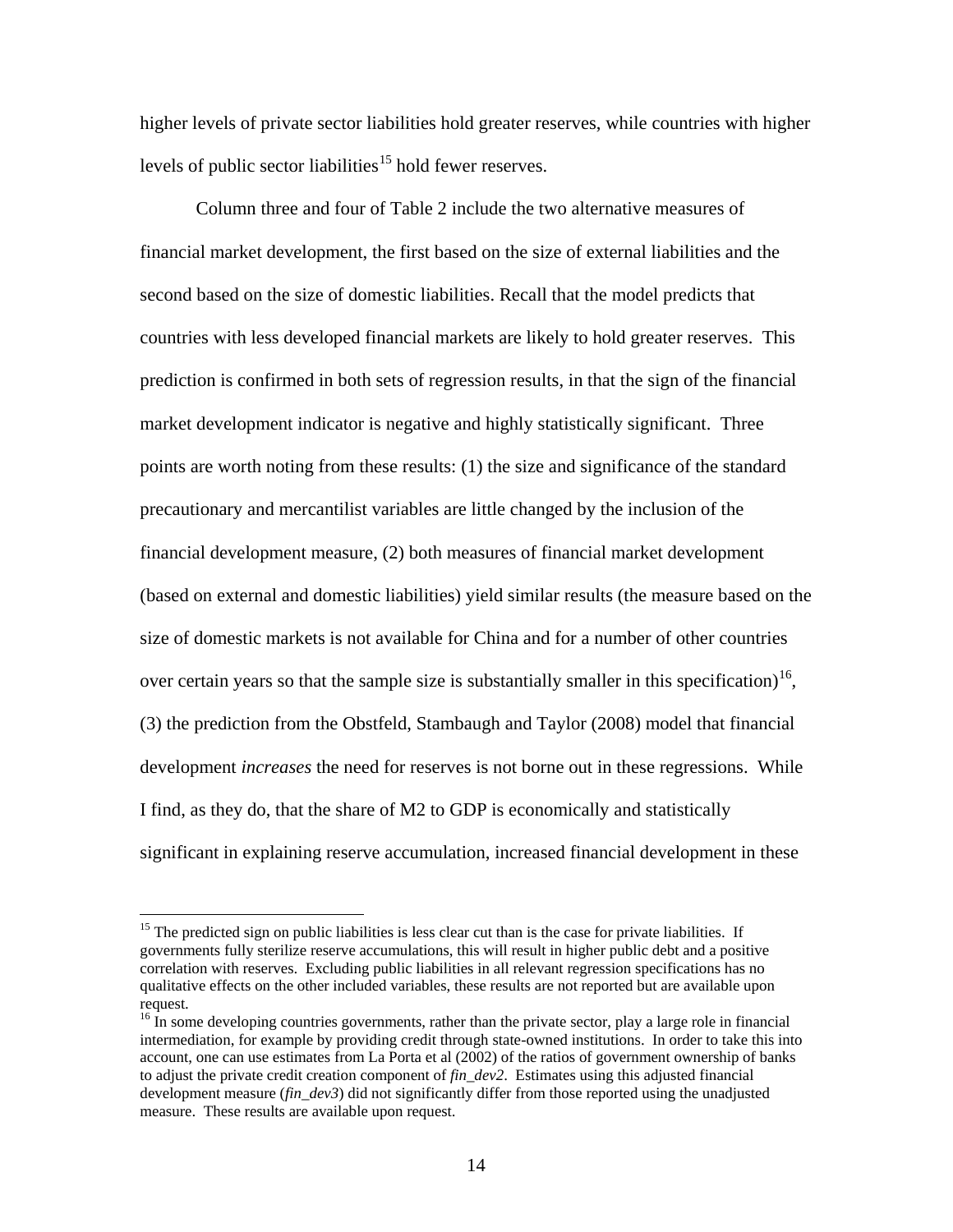regressions *decreases* reserve accumulation.<sup>[17](#page-16-0)</sup> These results provide suggestive empirical support for the hypothesis that official reserve accumulation may, at least in part, be working to loosen the financial constraints faced by developing countries with underdeveloped financial markets.

While some of the empirical specifications presented in Table 2 are fairly standard in the literature, two issues are worth noting. First, a number of the explanatory variables included in the various regression specifications are likely to be correlated. For example, wealthier countries are more likely to have open capital markets, high levels of liabilities, and highly developed financial markets. Table 3 presents cross-correlations across a number of the key variables used in the regressions which were found to have relatively high correlations (variables with low cross-correlations are not included in the table). The highest (positive) correlation is found between public and private external liabilities, followed by the correlations of public and private liabilities and GDP (indicating, unsurprisingly, that it is the wealthier countries that are doing most of the borrowing). The domestic financial development measure (*fin\_dev2*) is also highly (positively) correlated with the share of M2 in GDP. The finding that many of the "controls" in the regression, variables capturing the precautionary and mercantilist motives, are correlated with the measures of financial development, biases against the finding of an additional financial markets motive. In order to take account of possible multicollinearity (and interaction effects) among the explanatory variables, the various specifications in table 2 were re-run dropping individual variables one at a time. The results presented in table 2 were found to be robust to these exclusions.

<span id="page-16-0"></span><sup>&</sup>lt;sup>17</sup> One possible explanation for this is that the Obstfeld, Stambaugh and Taylor paper is more focused on explaining cross-country (between) differences in reserve accumulation, while the inclusion of country fixed effects in this paper puts the focus on time-series (within country) variation.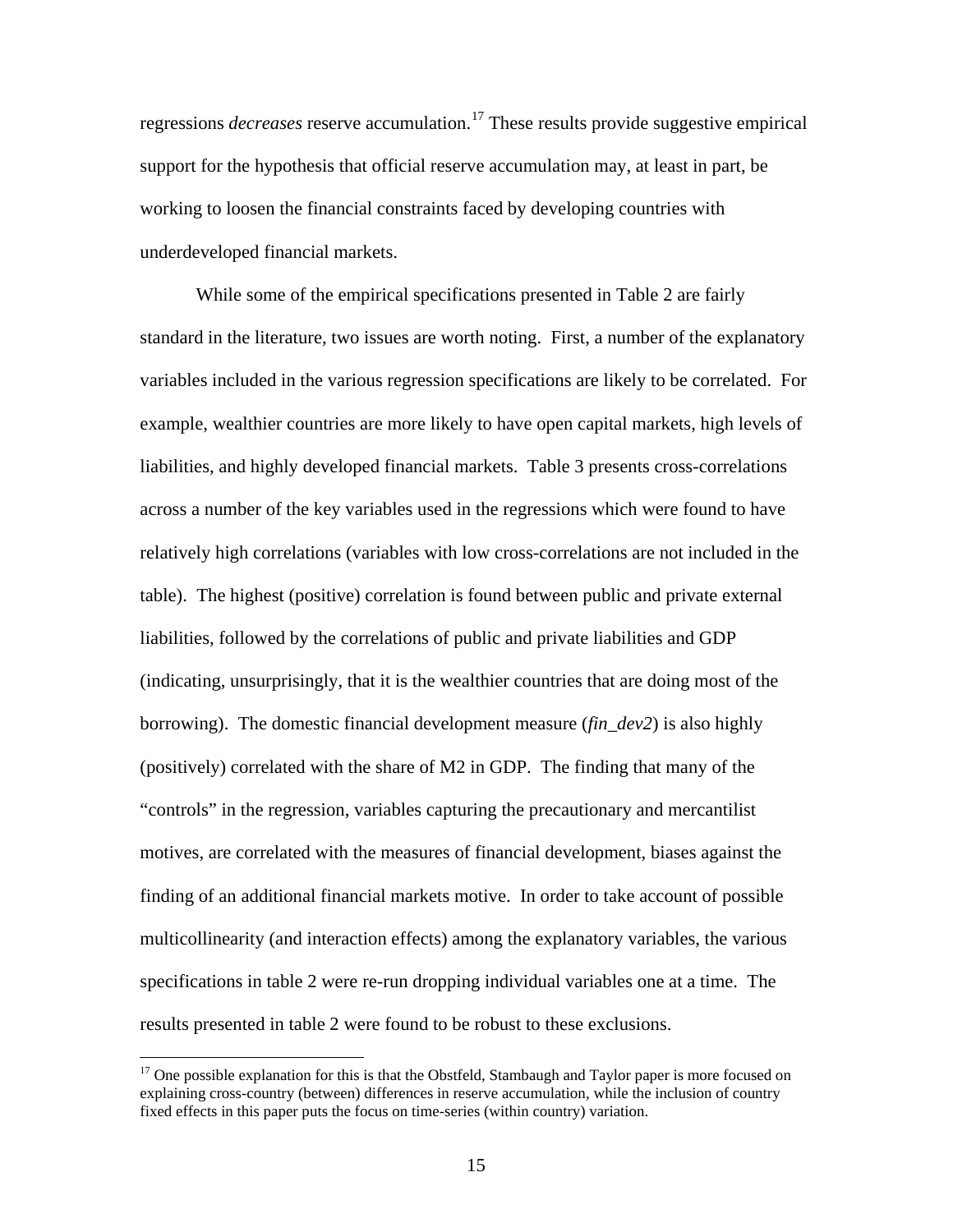A second issue that arises in these sorts of tests is endogeneity bias. Our tests examine whether various motivations (precautionary, mercantilist and financial underdevelopment) lead countries to accumulate foreign reserves. Causality may, however, go the other way. It may be that countries with high levels of foreign reserves, are more likely to, for example, maintain a fixed exchange rate, be the subject of a currency crisis, or be less concerned about developing domestic financial markets. Or, it may be that whatever drives countries to accumulate reserves also leads them to certain exchange rate, capital control and financial market regimes. One possible candidate for this underlying motivation is national legal origin. La Porta et. al. (1998) show that legal origin (English, French, German or Scandinavian) helps to explain cross-country differences in financial development, providing a plausible instrumental variable for our analysis. The estimation results using dummies for the national legal origin as instruments yielded qualitatively similar results to those presented in table 2, suggesting that endogeneity, at least between reserves and the financial development variables, is not a concern. $18$ 

Tables 4 and 5 provide two additional sets of robustness tests. Table 4 presents results for the final specifications in table 2, including year fixed effects (and omitting country fixed effects). The year effects are statistically significant, but again the coefficient estimates on the financial development measures do not change much from those reported in table 2. Interestingly, in these "between" regressions the capital controls variable is positive and highly significant (suggesting that countries with more

<span id="page-17-0"></span><sup>&</sup>lt;sup>18</sup> Another approach, taken by Cheung and Ito (2009) and Ito and Chinn (2008), is to use period averages rather than annual data to avoid time dependent endogeneity. Ito and Chinn (2008) also instrument for financial development with the legal origin dummies in their panel regressions explaining current account balances, national saving and investment.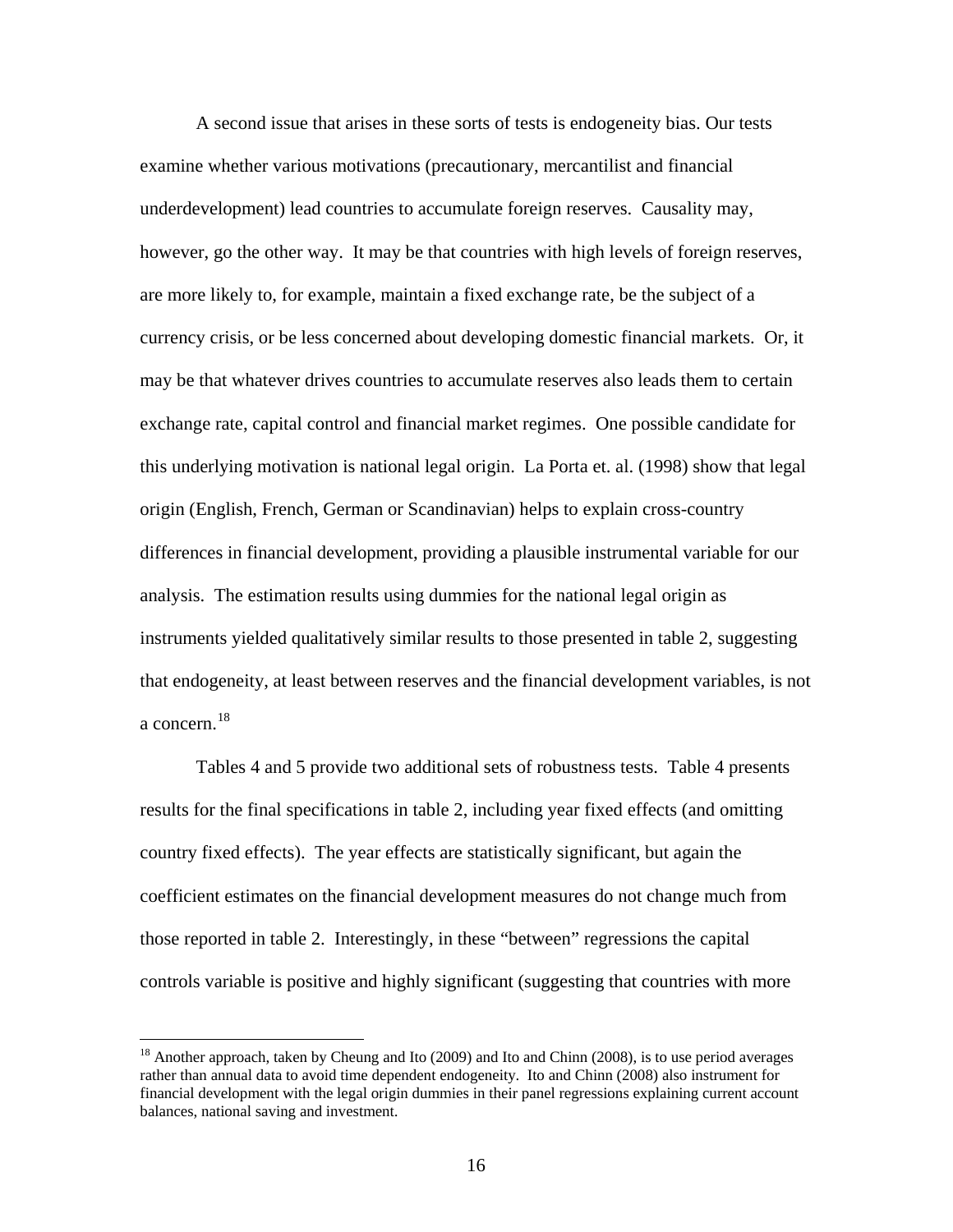controls accumulate higher reserves). Unsurprisingly the year-fixed effects sweep out the crisis dummy. Finally, Table 5 pools the various countries into seven regionally based groups. These robustness checks confirm the basic results presented in table 2, reserve accumulating countries have higher private liabilities and less developed financial markets.

#### IV. Conclusions

Economists have long studied the question of optimal reserve holdings by governments. In the days when most countries were part of a fixed exchange rate system, reserves allowed countries to avoid costly adjustments to disturbances to external sectors of their economies. More recently, even as many countries allow their exchange rates more flexibility, reserves continue to be held for both precautionary and (possibly) mercantilist motives. This paper provides another rationale for reserve accumulation based on the distortions that arise in countries with underdeveloped financial markets.

Data from the financial accounts of industrial and developing countries indicate that reserve accumulations by developing countries have increased markedly in the past decade. Further, developing countries with high levels of investment receive lower, rather than higher, net capital inflows. The component of the financial account that is driving this counter intuitive relationship is official foreign reserves. This is puzzling, in that standard economic models suggest that capital should flow from rich to poor countries.

The negative relationship between rates of investment and capital inflows among developing countries is likely to reflect credit constraints. While financial markets in industrial countries have deepened and broadened, financial markets in many developing

17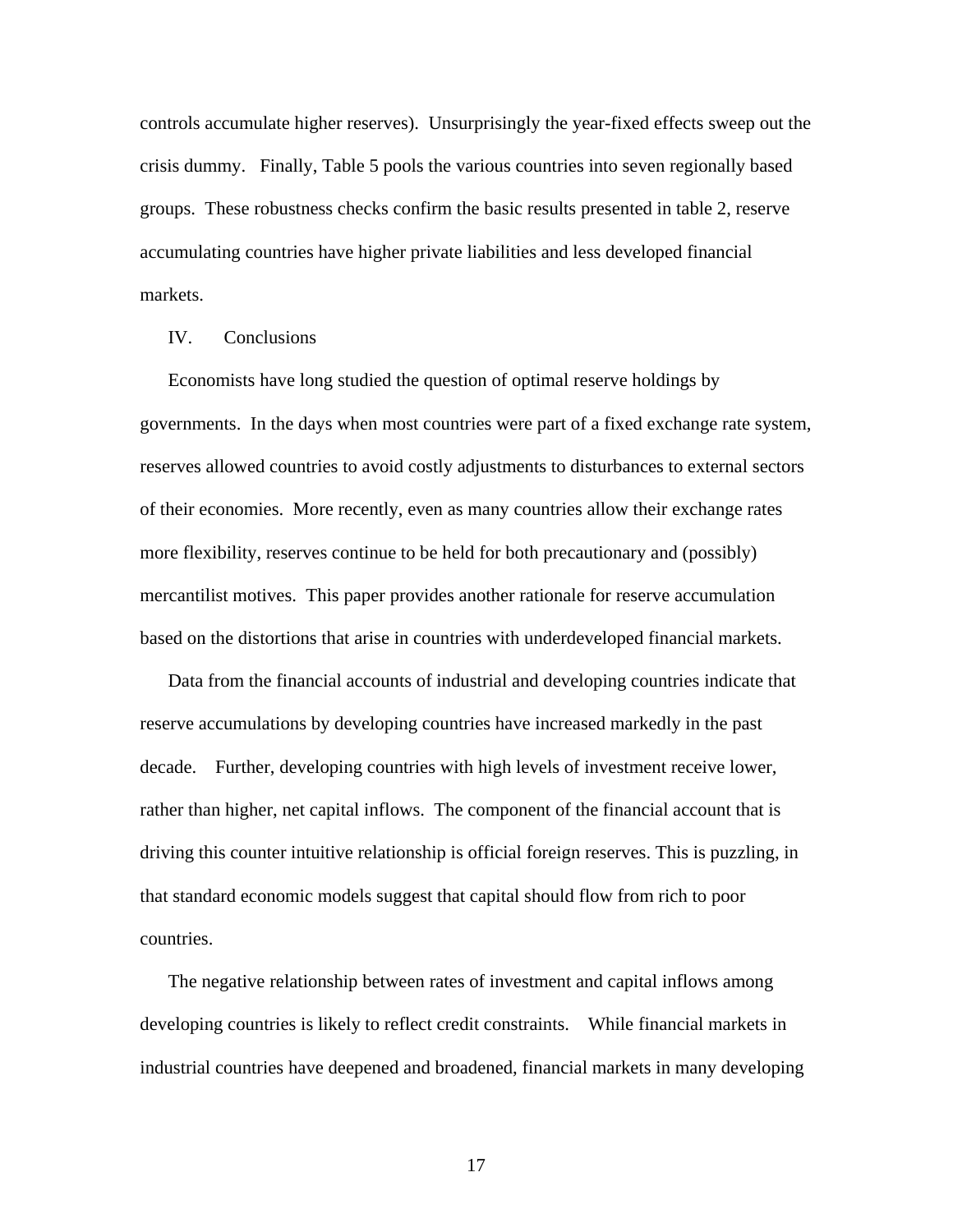countries have not kept pace. In this context, incentives for firms in countries with less developed financial markets may be distorted leading to under-insurance against future credit constraints. Sterilized reserve accumulation by governments results in a subsidy to the private sector, inducing it to save (through purchases of government bonds) as a way of insuring against future financing constraints.

The simple model presented in the paper provides two important empirical predictions for reserve accumulating countries. They are first, that the private sectors of these countries will underinsure against capital shortfalls, and second, that their financial markets will be relatively underdeveloped. Proxies for both these characteristics explain reserve holdings for 56 industrialized and developing countries over the period 1977- 2004. Hence, it appears that the accumulation of foreign reserves by governments of developing countries may represent sensible responses to prevailing economic conditions.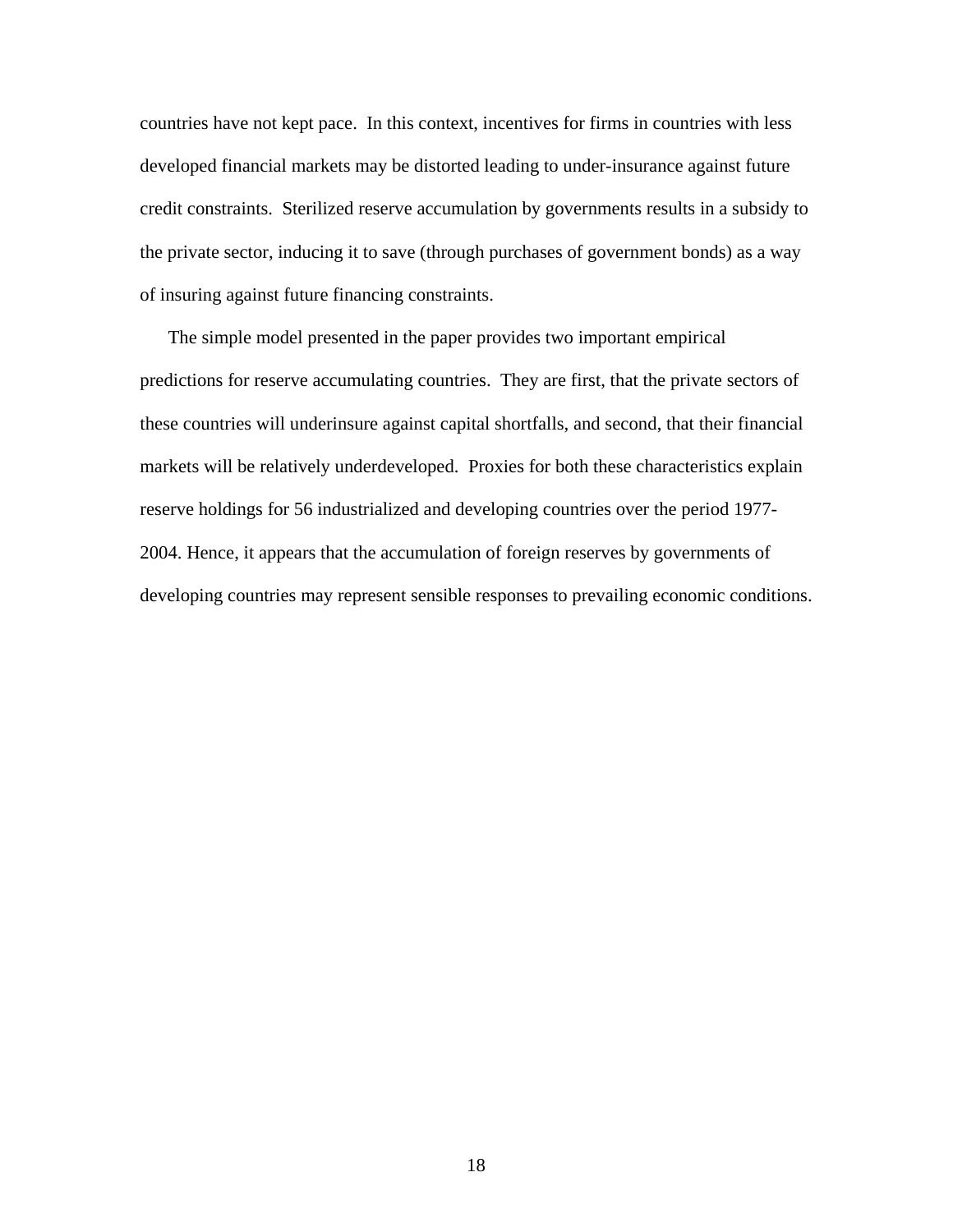#### References

Aiyagari, S. R. (1994). Uninsured Idiosyncratic Risk and Aggregate Saving. Quarterly Journal of Economics, 109 (3), 659-684.

Aizenman J. and Lee, J. (2007). International reserves: Precautionary versus Mercantilist views, theory and evidence, Open Economies Review, 18: 191-214.

Aizenman, J. and Marion, N. (2003). The High Demand for International Reserves in the Far East: What is Going On? Journal of Japanese and International Economies, 17, 3, 370-400.

Alfaro, L. and Kanczuk, F. (2009). Optimal Reserve Management and Sovereign Debt, Journal of International Economics, 77, 1, 23-36.

Ben-Bassat, A. and Gottlieb, D. (1992). Optimal International Reserves and Sovereign Risk. Journal of International Economics, 33, 345-62.

Caballero, R. and Krishnamurthy, A., (2001). International and Domestic Collateral Constraints in a Model of Emerging Market Crisis, Journal of Monetary Economics, 48, 513-548.

Caballero, R. and Krishnamurthy, A., (2004). Smoothing Sudden Stops, Journal of Economic Theory, 119, 104-127.

Caballero, R. and Krishnamurthy, A., (2005). Exchange Rate Volatility and the Credit Channel in Emerging Markets: A Vertical Perspective, International Journal of Central Banking, 1, 207-245.

Caballero, R. and Panageas, S. (2004). Contingent Reserves Management: an Applied Framework, NBER Working paper 10786.

Chari, A., Chen, W. and Dominguez, K (2009). Foreign Ownership and Firm Performance: Emerging-Market Acquisitions in the United States. NBER Working Paper 14786.

Chinn, M. and Ito, H. (2006). What Matters for Financial Development? Capital Controls, Institutions, and Interactions. Journal of Development Economics, 61, 1, 163- 192.

Chen, W. (2007). The Relationship between the Current Account and its Components in Developing Countries, mimeo, University of Michigan Economics Department, April.

Cheung, Y. and Ito, H. (2009). A Cross-Country Empirical Analysis of International Reserves, Working Paper.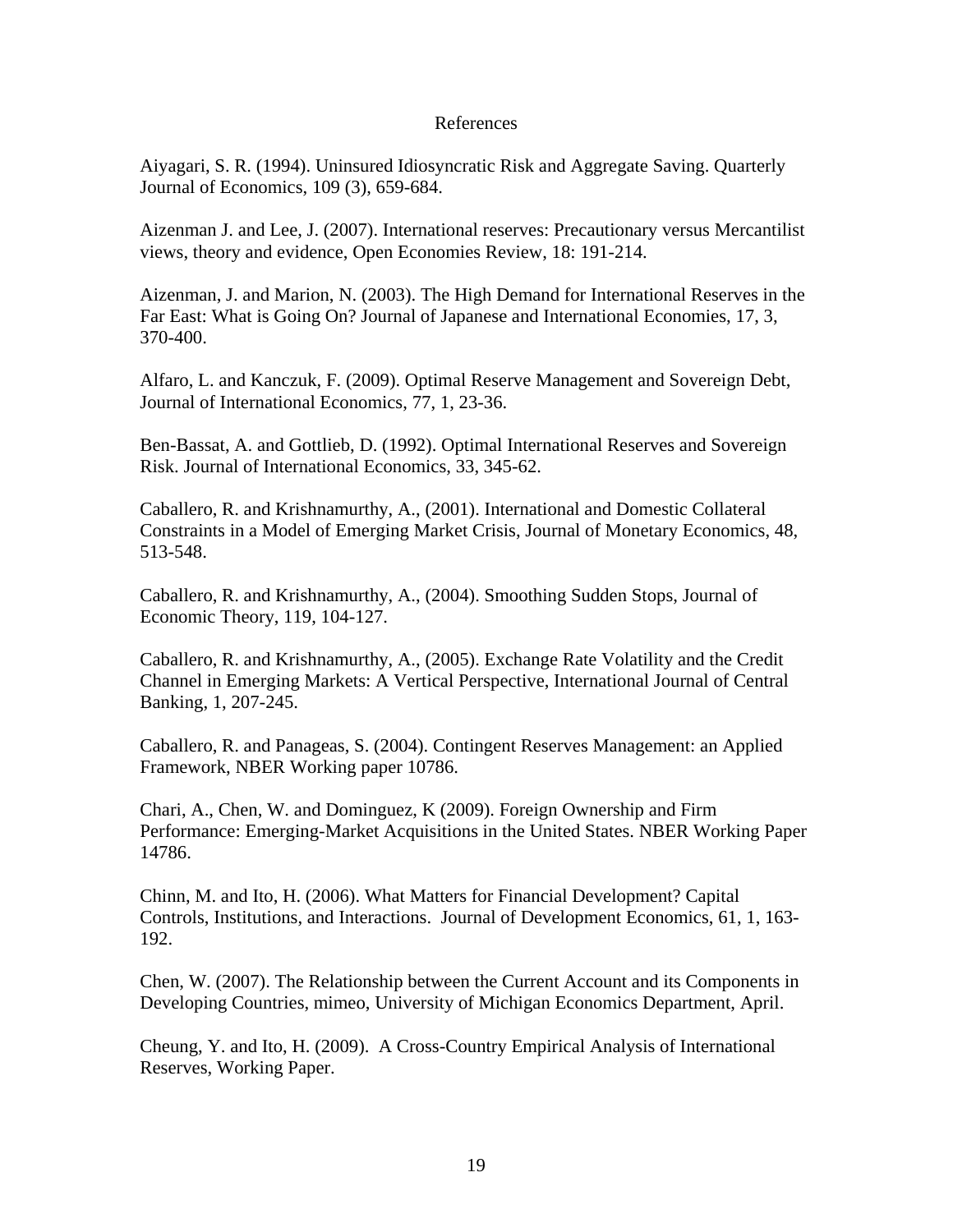Devereux, M. (2008). A Simple Model of Emerging Market Portfolio Structure. International Review of Economics and Finance, 18, 457-468.

Dominguez, K. M. (2003). "Foreign Exchange Intervention: Did it Work in the 1990s?" in Dollar Overvaluation and the World Economy edited by Fred Bergsten and John Williamson, Special Report 15, Institute for International Economics, Washington, D.C., 217-245.

Dominguez, K. M. and Frankel, J. (1993a). Does Foreign Exchange Intervention Matter? The Portfolio Effect. American Economic Review 83, 1356-69.

Dominguez, K. M. and Frankel, J. (1993b). Does Foreign Exchange Intervention Work? Institute for International Economics, Washington, D.C.

Dooley, M., Folkerts-Landau D., and Garber, P. (2003). An Essay on the Revived Bretton Woods System, NBER Working Paper 9971.

Durdu, C., Mendoza, E. and Terrones, M. (2009) Precautionary Demand for Foreign Assets in Sudden Stop Economies: An Assessment of the New Mercantilism, Journal of Development Economics, 89, 2, 194-209.

Fatum, R. and Hutchison, M. (2003) Is Sterilized Foreign Exchange Intervention Effective After All? An Event Study Approach. Economic Journal 113 (487), 390-411.

Frankel, J. and Rose, A. (1996). Currency Crashes in Emerging Markets: An Empirical Treatment. Journal of International Economics 41 (November): 351–66.

Frenkel, J. and Jovanovic, B. (1981) Optimal International Reserves: A Stochastic Framework. Economic Journal 91 (June): 507-14.

Heller, H.R. (1966). Optimal International Reserves, The Economic Journal, 76 (302), 296-311.

Ito, H. and Chinn, M. (2008). East Asia and Global Imbalances: Saving, Investment, and Financial Development. Working Paper, February.

Jeanne, O. (2007). International Reserves in Emerging Market Countries: Too Much of a Good Thing?, Brookings Papers on Economic Activity, 1-55.

Jeanne, O. and Ranciere, R. (2007). The Optimal Level of International Reserves for Emerging Market Countries: A New Formula and Some Applications. Working Paper.

Lane, P. and Burke, D. (2001). The Empirics of Foreign Reserves, forthcoming in Open Economies Review.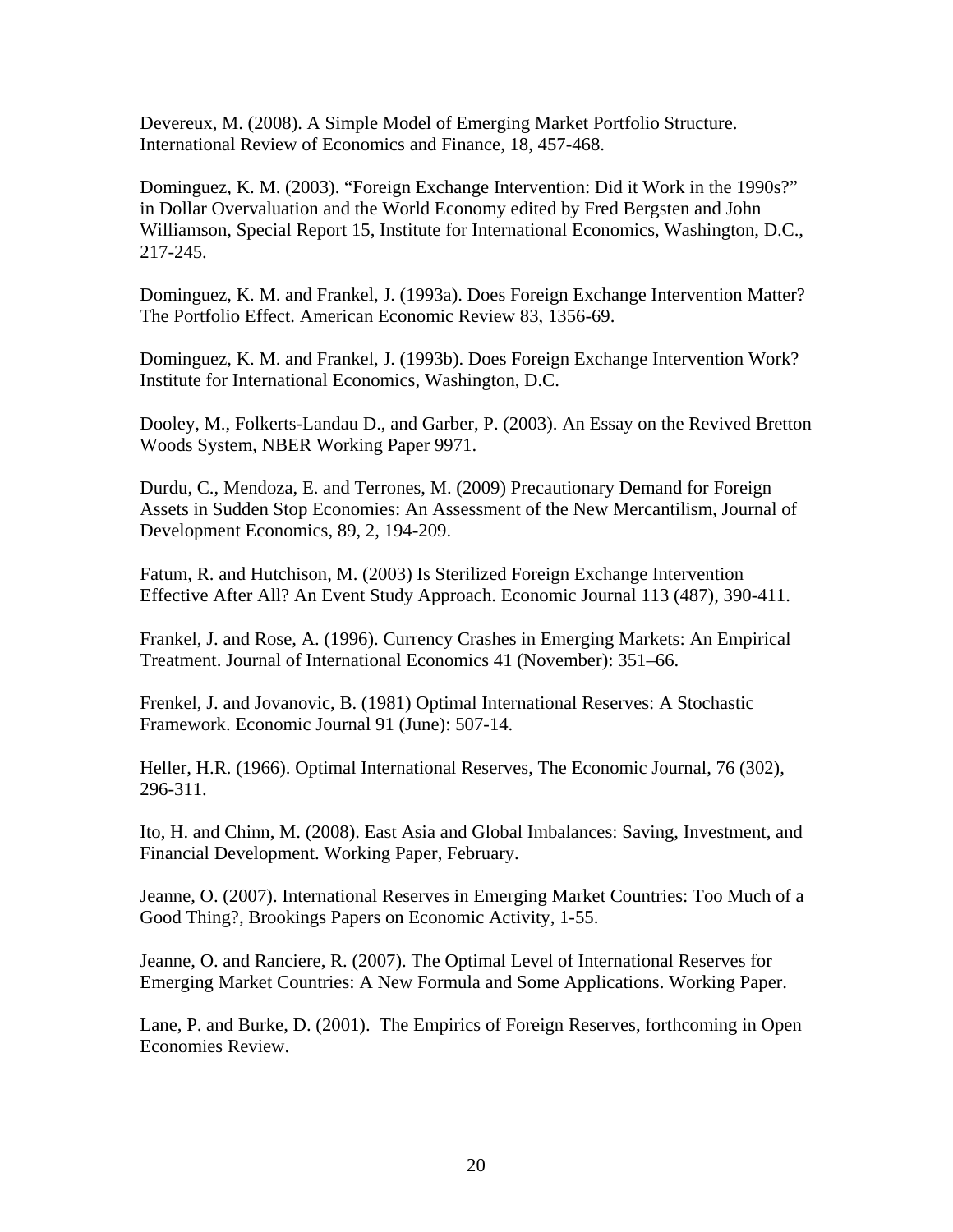Lane, P. and Milesi-Ferretti, G. (2007). The External Wealth of Nations Mark II. Journal of International Economics, 73, 223-250.

La Porta, R., Lopez-de-Silanes, F., and A. Shleifer (1998) Law and Finance, Journal of Political Economy, 106 (6): 1113-1155.

La Porta, R. Lopez-de-Silanes, F., and A. Shleifer (2002) Government Ownership of Banks, Journal of Finance, 57 (1): 265-301.

Lucas, R. (1990) Why Doesn't Capital Flow from Rich to Poor Countries? American Economic Review 80: 92-96.

Machlup, F. (1966). The Need for Monetary Reserves. Banca Nazionale del Lavoro Quarterly Review, 58-75.

Martin, P. and Rey, H. (2006). Globalization and Emerging Markets: With or Without Crash? American Economic Review, 96 (5): 1631-51.

Obstfeld, M., Shambaugh, J., and A. Taylor (2008) Financial Stability, the Trilemma, and International Reserves. NBER Working Paper 14217.

Reinhart, C. and Reinhart, V. (2008). Capital Inflows and Reserve Accumulation: The Recent Evidence, NBER Working Paper 13842.

Reinhart, C. and Rogoff, K. (2004). The Modern History of Exchange Rate Arrangements: A Reinterpretation. Quarterly Journal of Economics 119, no. 1: 1–48.

Rodrik, D. (2006). The social cost of foreign exchange reserves. NBER Working Paper 11952.

Summers, L. (2006) Reflections on Global Account Imbalances and Emerging Market Reserve Accumulation, L.J. JHA Memorial Lecture, Reserve Bank of India.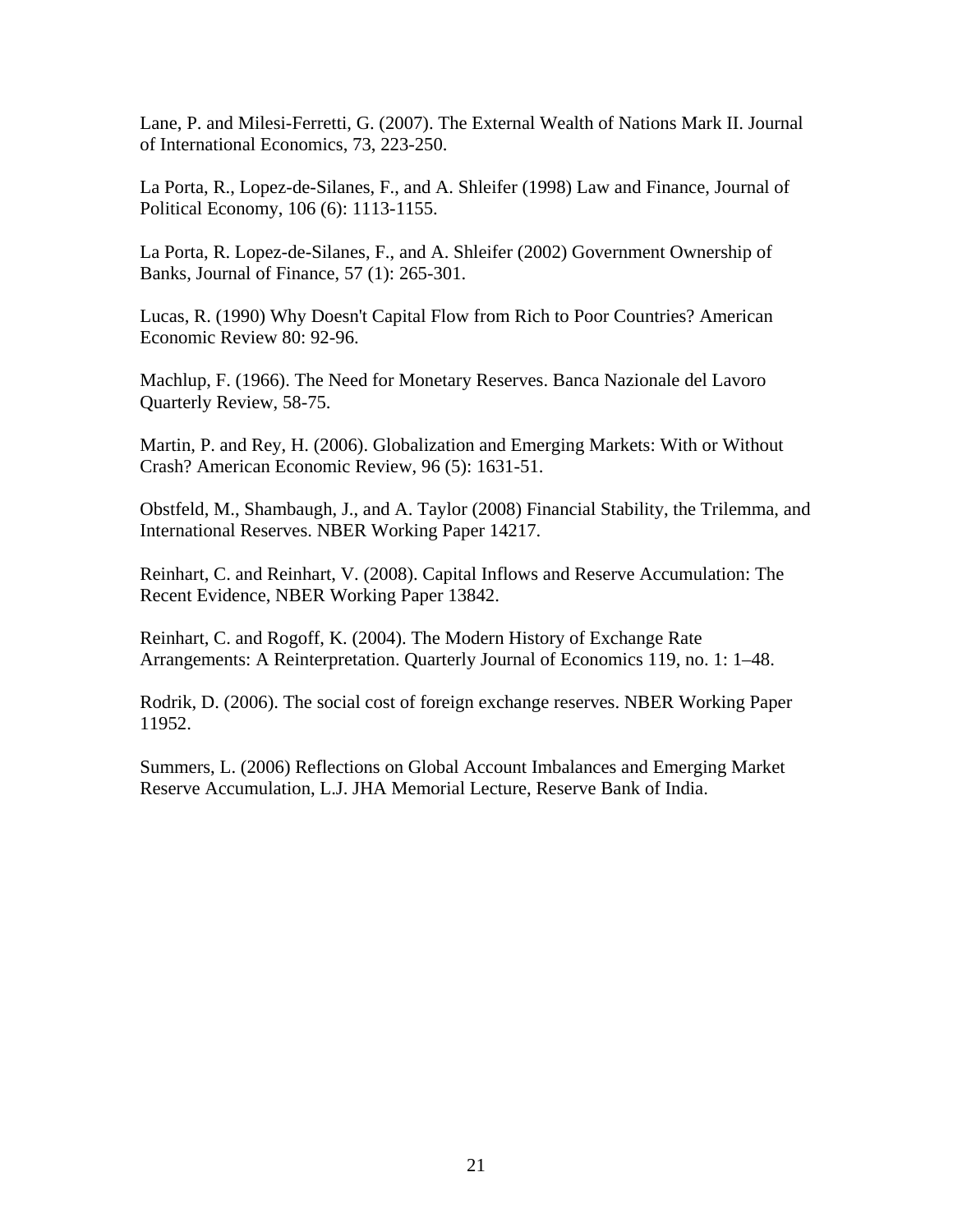## Data Appendix

I. Developing countries included in the panel estimates

| <b>COUNTRY</b>  | IFS_code |
|-----------------|----------|
| Argentina       | 213      |
| <b>Brazil</b>   | 223      |
| Chile           | 228      |
| China           | 924      |
| Colombia        | 233      |
| Czech Republic  | 935      |
| Egypt           | 469      |
| Estonia         | 939      |
| Hong Kong       | 532      |
| Hungary         | 944      |
| India           | 534      |
| Indonesia       | 536      |
| Israel          | 436      |
| Latvia          | 941      |
| Lithuania       | 946      |
| Malaysia        | 548      |
| Mexico          | 273      |
| Pakistan        | 564      |
| Peru            | 293      |
| Philippines     | 566      |
| Poland          | 964      |
| Russia          | 922      |
| Saudi Arabia    | 456      |
| Singapore       | 576      |
| Slovak Republic | 936      |
| Slovenia        | 961      |
| South Africa    | 199      |
| South Korea     | 542      |
| Taiwan          | 528      |
| Thailand        | 578      |
| Turkey          | 186      |
| Venezuela       | 299      |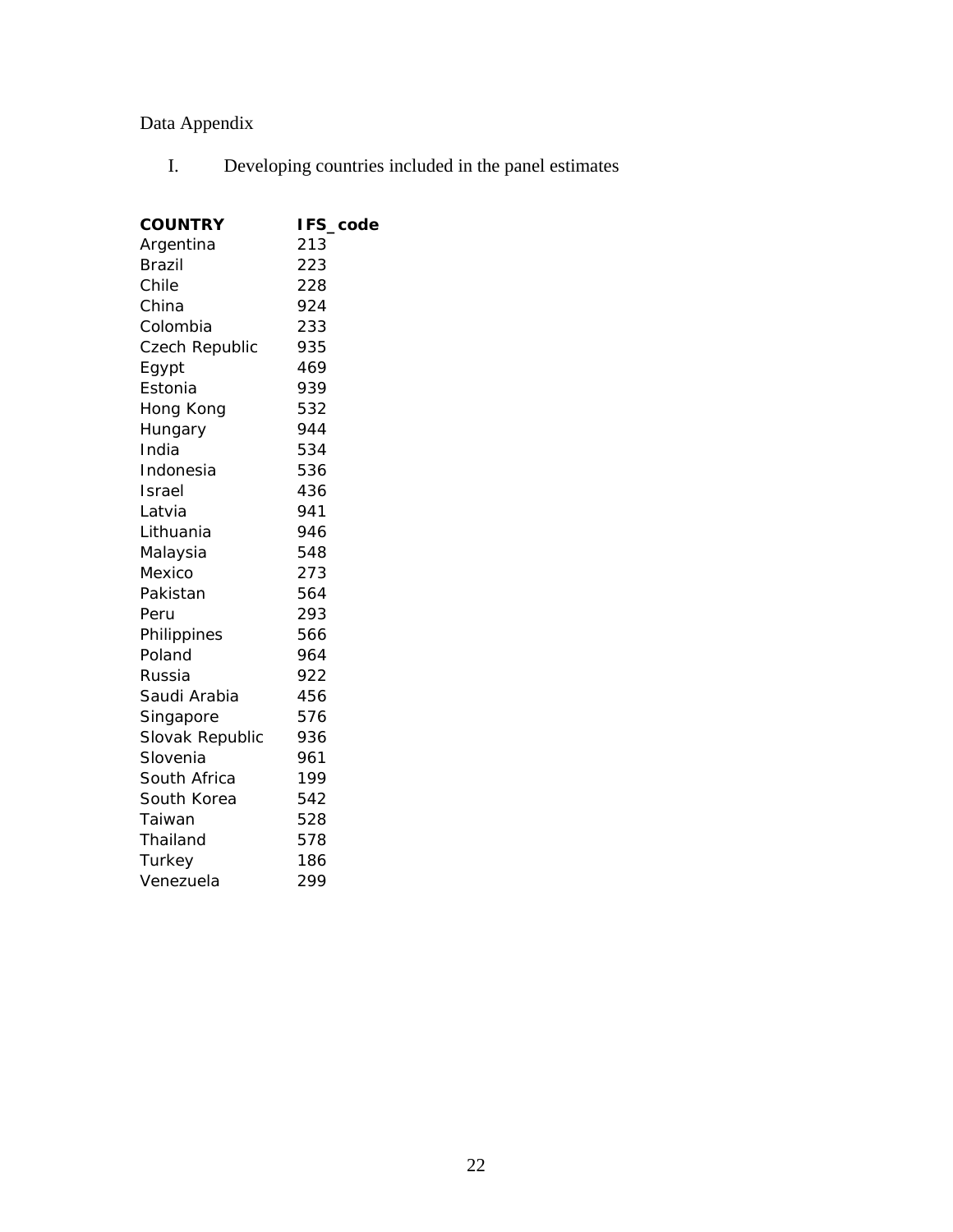II. Industrial Countries included in the panel estimates

| <b>COUNTRY</b>       | IFS_code |
|----------------------|----------|
| Australia            | 193      |
| Austria              | 122      |
| Belgium              | 124      |
| Canada               | 156      |
| Denmark              | 128      |
| Euro Area            | 163      |
| Finland              | 172      |
| France               | 132      |
| Germany              | 134      |
| Greece               | 174      |
| Iceland              | 176      |
| Ireland              | 178      |
| Italy                | 136      |
| Japan                | 158      |
| Luxembourg           | 137      |
| Netherlands          | 138      |
| New Zealand          | 196      |
| Norway               | 142      |
| Portugal             | 182      |
| Spain                | 184      |
| Sweden               | 144      |
| Switzerland          | 146      |
| United Kingdom       | 112      |
| <b>United States</b> | 111      |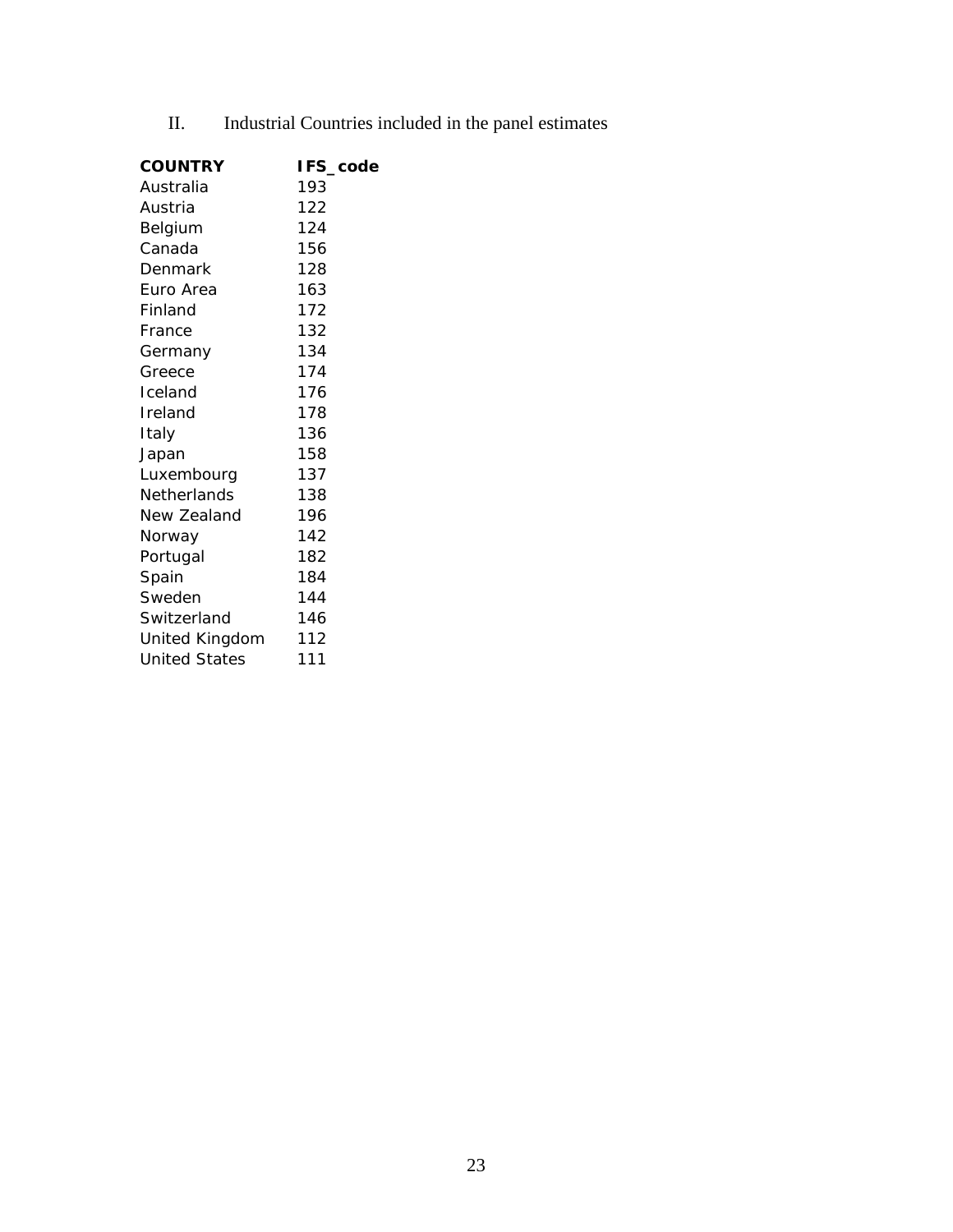III. Panel Estimation Variable Definitions (unless otherwise noted data are available for all 56 countries from 1977-2004).

Capital Controls (*CC*): the Chinn and Ito (2006) capital controls index (kaopen), inverted so higher number indicates more binding controls. Mean zero, min=-2.6025, max=1.767. Excludes: Luxembourg; Netherlands, 1977-1980; Switzerland, 1977-1995; Taiwan; Russia, 1977-1997; China, 1979-1983; Czech Republic, 1977-1997; Slovak Republic, 1977-1997; Estonia, 1977-1997; Latvia, 1977-1997; Hungary, 1977-1997; Lithuania, 1977-1997; Slovenia, 1977-1997; Poland, 1977-1997 and 1992-1997

Crisis Dummy (*Crisis*): based on the Frankel and Rose (1996) definition of a "crisis": a nominal depreciation of the currency of at least 25 percent relative to the previous year that is also at least a 10 percent acceleration, year over year, in the rate of depreciation.

Currency Overvaluation (*CurOver*): measure of currency overvaluation based on the PPP spot exchange rate.

Excludes: Taiwan; Korea; Russia, 1977-1992; Czech Republic, 1977-1992; Slovak Republic, 1977-1992; Estonia, 1977-1992; Latvia, 1977-1991; Lithuania, 1977-1991; Slovenia, 1977-1990; Poland, 1977-1989

Exchange Rate Regime (*ExRate*): based on the Reinhart and Rogoff (2004) de-facto exchange rate regime classifications until 2001, updated by the author.

Excludes: Russia, 1977-1991; Czech Republic, 1977-1989; Slovak Republic, 1977-1992; Estonia, 1977-1990; Latvia, 1977-1990; Lithuania, 1977-1990; Slovenia, 1977-1990; Poland, 1977-1987

Financial Market Development Index (*Fin\_dev1*): external portfolio equity liabilities + total debt liabilities over GDP from Lane and Milesi-Ferretti (2007).

Excludes: Luxembourg, 1977-1999; Greece, 1977-1985; Peru, 1977-1989; Hong Kong, 1977-1978; Russia, 1977-1992; China, 1977-1980; Czech Republic, 1977- 1992; Slovak Republic, 1977-1992; Estonia, 1977-1992; Latvia, 1977-1991; Hungary, 1977-1983; Lithuania, 1977-1992; Slovenia, 1977-1991

(Alternative) Financial Market Development Index (*Fin\_dev2*): private credit creation + stock market capitalization over GDP, as defined in Ito and Chinn (2008); data from the World Bank's database on financial development and structure (original source: Beck, Demirgüç-Kunt and Levine, 2000)

Excludes: United States, 1977-1988; United Kingdom, 197-1988; Austria, 1977- 1988, 1998-1999; Belgium, 1977-1988, 1998-1999; Denmark, 1977-1988; France, 1977-1988, 1998-1999; Germany, 1977-1988, 1990-1991; Italy, 1977- 1988; Luxembourg, 1977-1988, 1993-1994, 1998-1999; Netherlands, 1977-1988; Norway, 1977-1988; Sweden, 1977-1988; Switzerland, 1977-1988; Iceland, 1977-1994; Ireland, 1977-1995; Portugal, 1977; Spain, 1977-1988; Turkey, 1977- 1980, 1985-1986; Australia, 1977-1988; New Zealand, 1977-1988; South Africa, 1977-1988; Argentina, 1977-1987; Brazil, 1977-1991; Chile, 1977-1978;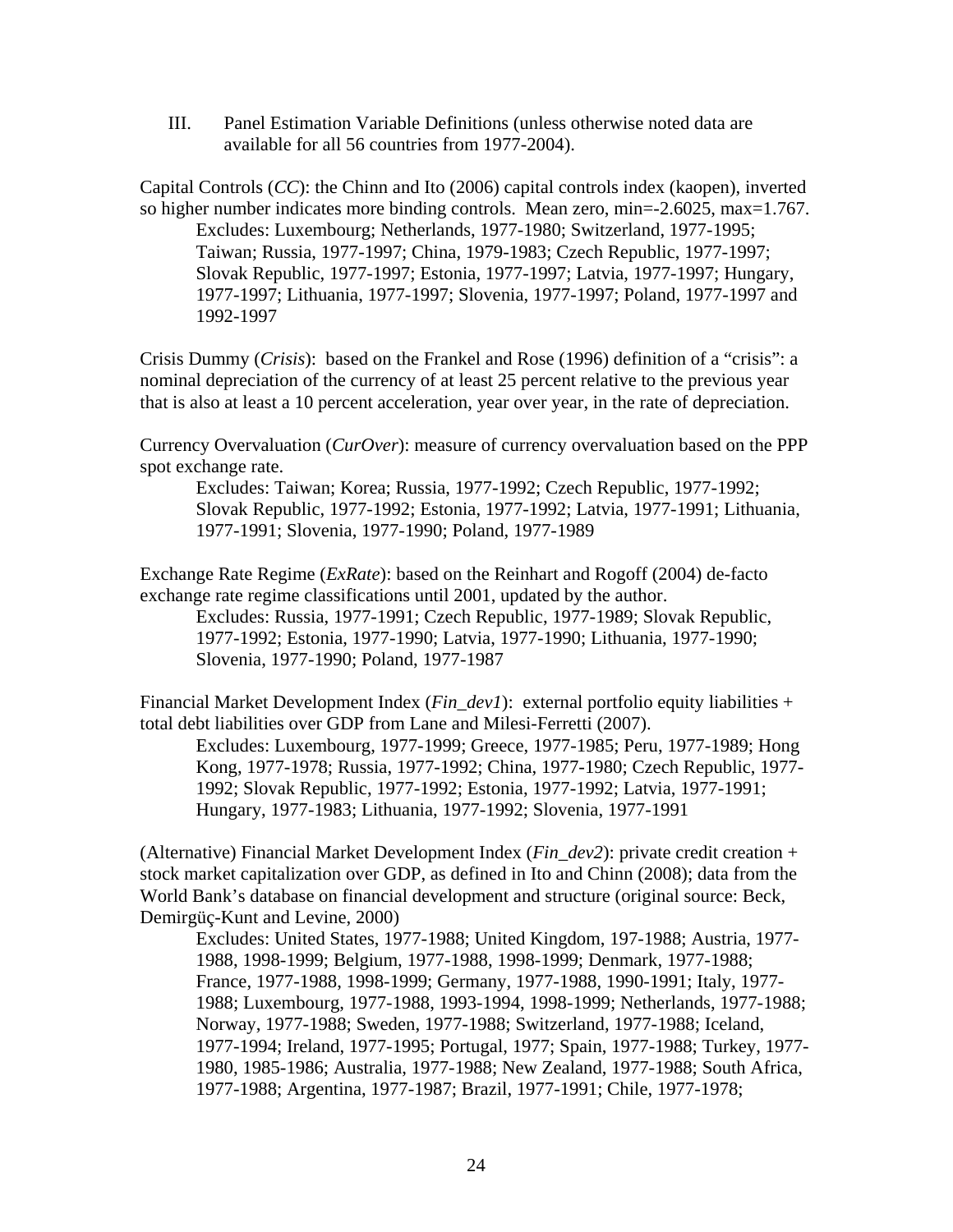Colombia, 1986-1987, 1989-1990; Mexico, 1977; Peru, 1977-1989; Venezuela, 1977, 1984-1985; Israel, 1977-1988; Saudi Arabia, 1977-1991; Egypt, 1977- 1988; Taiwan; Hong Kong, 1977-1990; India, 1978-1979; Indonesia, 1977-1980; Malaysia, 1977; Singapore, 1977-1980; Russia, 1977-1993; China; Czech Republic, 1977-1994; Slovak Republic, 1977-1994; Estonia, 1977-1997; Latvia, 1977-1995; Hungary, 1977-1991; Lithuania, 1977-1995; Slovenia, 1977-1994; Poland, 1977-1991

(Adjusted Alternative) Financial Market Development Index (*Fin\_dev3*): private credit creation adjusted by a proxy for the involvement of the government in the creation of private credit + stock market capitalization over GDP, as defined in Ito and Chinn (2008); data from the World Bank's database on financial development and structure (original source: Beck, Demirgüç-Kunt and Levine, 2000)

Excludes: same observations as listed for *Fin\_dev2*

- GDP: nominal *GDP* in millions of USD from Lane and Milesi-Ferretti (2007) Excludes: Czech Republic, 1977-1991; Estonia, 1977-1992; Latvia, 1977-1991
- Imports (*ShImp*): share of imports in GDP, World Development Indicators Excludes: Taiwan; Korea; Singapore, 2000-2004; Russia, 1977-1988; Czech Republic, 1977-1989; Slovak Republic, 1977-1986; Estonia, 1977-1991; Latvia, 1977-1989; Lithuania, 1977-1989; Slovenia, 1977-1989; Poland, 1977-1989

M2/gdp: ratio of M2 money supply to GDP; main source: WDI; missing data filled in using the IFS database

Excludes: United Kingdom; Austria, 1977-1979, 1998-2004; Belgium, 1977- 1979, 1998-2004; France, 1977-1979, 1998-2004; Germany, 1977-1979, 1999- 2004; Italy, 1977-1979, 1999-2004; Luxembourg; Netherlands, 1977-1979, 1998- 2004; Greece, 1977-1979, 2001-2004; Ireland, 1977-1981, 1999-2004; Portugal, 1977-1979, 1999-2004; Spain; Colombia, 1986-1987, 1989-1990; Taiwan; Hong Kong, 1977-1991; Russia, 1977-1993; China, 1977; Czech Republic, 1977-1993; Slovak Republic, 1977-1993; Estonia, 1977-1991; Latvia, 1977-1993; Hungary, 1977-1982; Lithuania, 1977-1993; Slovenia, 1977-1991; Poland, 1977-1984

Private Liabilities: total foreign liabilities of private (bank and non-bank) borrowers from BIS Consolidated Banking Statistics

Excludes: United States, 1977-1998; United Kingdom, 1977-1998; Austria, 1977- 1998; Belgium, 1977-1998; Denmark, 1977-1998; France, 1977-1998; Germany, 1977-1998; Italy, 1977-1998; Luxembourg, 1977-1998; Netherlands, 1977-1998; Norway, 1977-1998; Sweden, 1977-1998; Switzerland, 1977-1998; Canada, 1977-1998; Japan, 1977-1998; Finland, 1977-1998; Greece, 1977-1982; Iceland, 1977-1998; Ireland, 1977-1998; Portugal, 1977-1982; Spain, 1977-1998; Turkey, 1977-1982; Australia, 1977-1982; New Zealand, 1977-1982; South Africa, 1977- 1982; Argentina, 1977-1982; Brazil, 1977-1982; Chile, 1977-1982; Colombia, 1977-1982; Mexico, 1977-1982; Peru, 1977-1982; Venezuela, 1977-1982; Israel, 1977-1982; Saudia Arabia, 1977-1982; Egypt, 1977-1982; Taiwan, 1977-1982;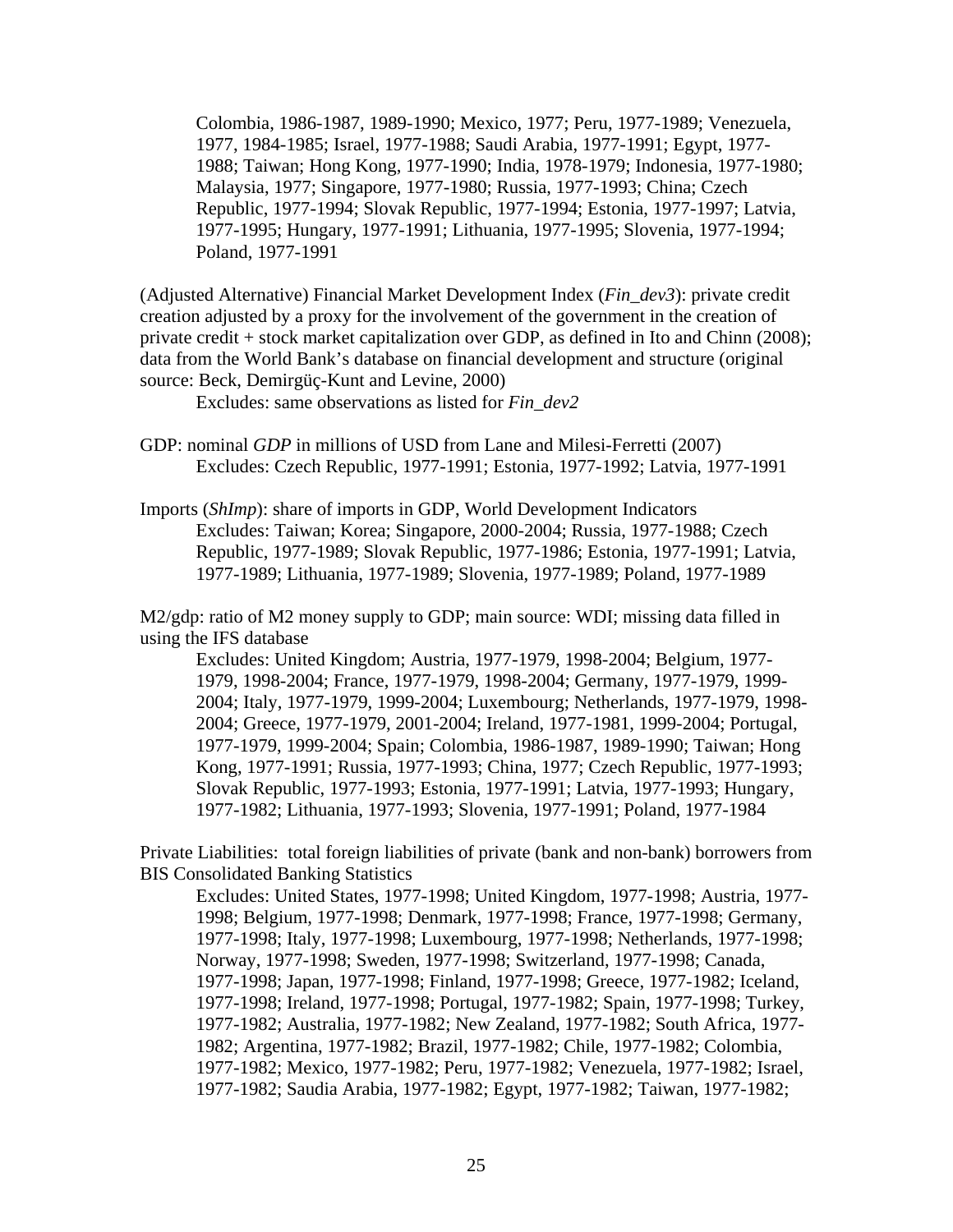Hong Kong, 1977-1982; India, 1977-1982; Indonesia, 1977-1982; Korea, 1977- 1982; Malaysia, 1977-1982; Pakistan, 1977-1984; Philippines, 1977-1982; Singapore, 1977-1982; Thailand, 1977-1982; Russia, 1977-1992; China, 1977- 1982; Czech Republic, 1977-1992; Slovak Republic, 1977-1992; Estonia, 1977- 1995; Latvia, 1977-1994; Hungary, 1977-1982; Lithuania, 1977-1992 and 1994- 1995; Slovenia, 1977-1992; Poland, 1977-1982

Public Liabilities: total foreign liabilities of public borrowers from BIS Consolidated Banking Statistics

Excludes: United States, 1977-1998; United Kingdom, 1977-1998; Austria, 1977- 1998; Belgium, 1977-1998; Denmark, 1977-1998; France, 1977-1998; Germany, 1977-1998; Italy, 1977-1998; Luxembourg, 1977-1998; Netherlands, 1977-1998; Norway, 1977-1998; Sweden, 1977-1998; Switzerland, 1977-1998; Canada, 1977-1998; Japan, 1977-1998; Finland, 1977-1998; Greece, 1977-1982; Iceland, 1977-1998; Ireland, 1977-1998; Portugal, 1977-1982; Spain, 1977-1998; Turkey, 1977-1982; Australia, 1977-1982; New Zealand, 1977-1982; South Africa, 1977- 1982; Argentina, 1977-1982; Brazil, 1977-1982; Chile, 1977-1982; Colombia, 1977-1982; Mexico, 1977-1982; Peru, 1977-1982; Venezuela, 1977-1982; Israel, 1977-1982; Saudia Arabia, 1977-1982; Egypt, 1977-1982; Taiwan, 1977-1982; Hong Kong, 1977-1982; India, 1977-1982; Indonesia, 1977-1982; Korea, 1977- 1982; Malaysia, 1977-1982; Pakistan, 1977-1984; Philippines, 1977-1982; Singapore, 1977-1982; Thailand, 1977-1982; Russia, 1977-1992; China, 1977- 1982; Czech Republic, 1977-1992; Slovak Republic, 1977-1992; Estonia, 1977- 1995; Latvia, 1977-1994; Hungary, 1977-1982; Lithuania, 1977-1992 and 1994- 1995; Slovenia, 1977-1992; Poland, 1977-1982

Private/Public Liabilities\_loc: private and public (public sector and non-bank private sector) liabilities from the BIS Locational bank statistics data

Excludes: Luxembourg, 1977-1982; Taiwan; Russia, 1977-1992; Czech Republic, 1977-1992; Slovak Republic, 1977-1992; Estonia, 1977-1992; Latvia, 1977-1992; Lithuania, 1977-1992; Slovenia, 1977-1992

Reserves: total foreign reserves from Lane and Milesi-Ferretti (2007) Excludes: Luxembourg, 1977-1983, 1998; Russia, 1977-1992; Czech Republic, 1977-1992; Slovak Republic, 1977-1992; Estonia, 1977-1991; Latvia, 1977-1991; Hungary, 1977-1981; Lithuania, 1977-1991; Slovenia, 1977-1990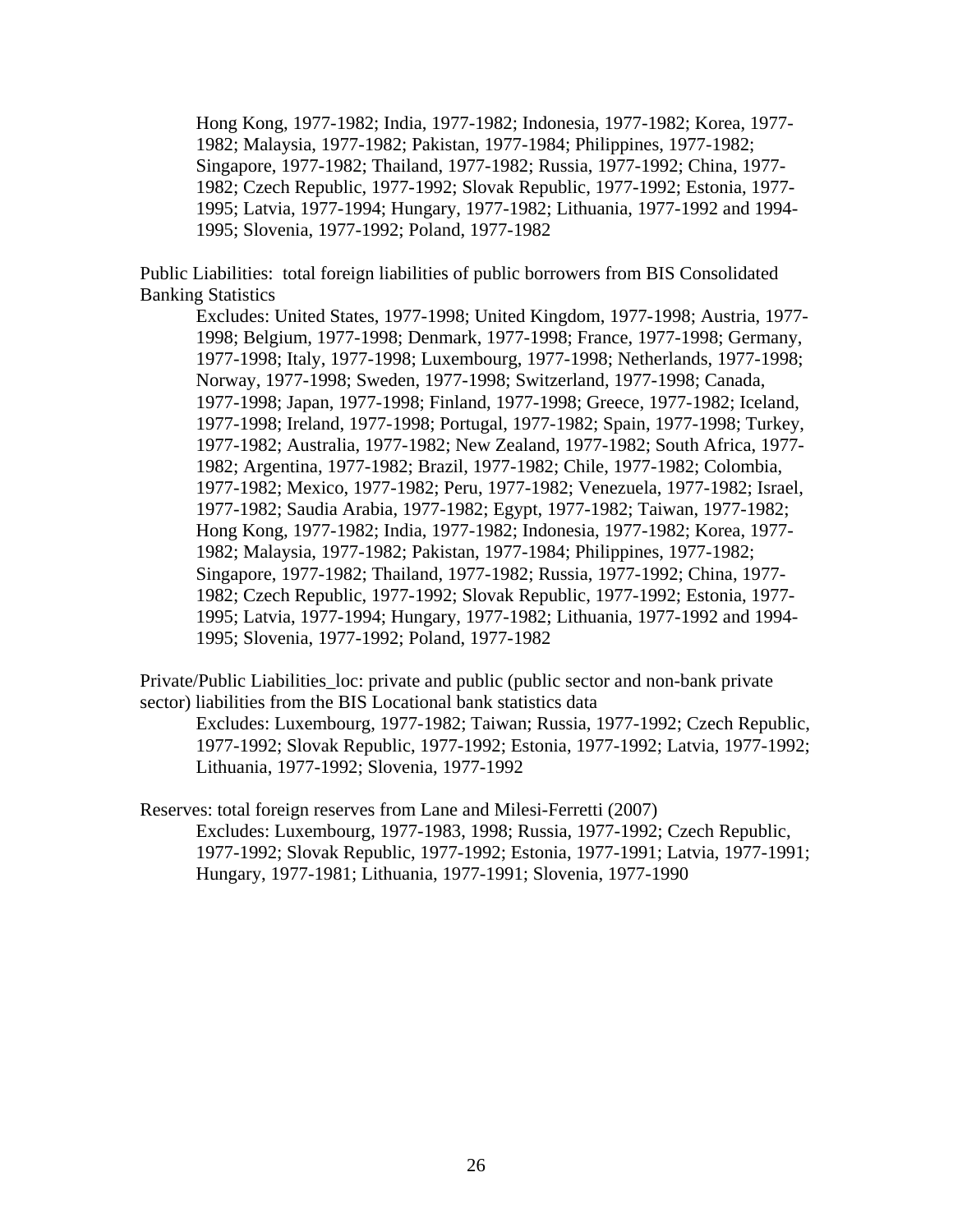## IV. Country Groups used in Pooled regressions

- 1. East Asia and Pacific
- 2. Europe and Central Asia
- 3. Latin America and Caribbean
- 4. Middle East and North Africa
- 5. South Asia
- 6. Sub-Saharan Africa
- 7. North America

## *1. East Asia and Pacific*

- China
- Indonesia
- Korea
- Malaysia
- Philippines
- Thailand
- Japan
- Australia
- New Zealand
- Taiwan
- Hong Kong
- Singapore

#### *2. Europe and Central Asia*

- Latvia
- Lithuania
- Poland
- Russia
- United Kingdom
- Austria
- Belgium
- Denmark
- France
- Germany
- Italy
- Luxembourg
- Netherlands
- Norway
- Sweden
- Switzerland
- Finland
- Greece
- Iceland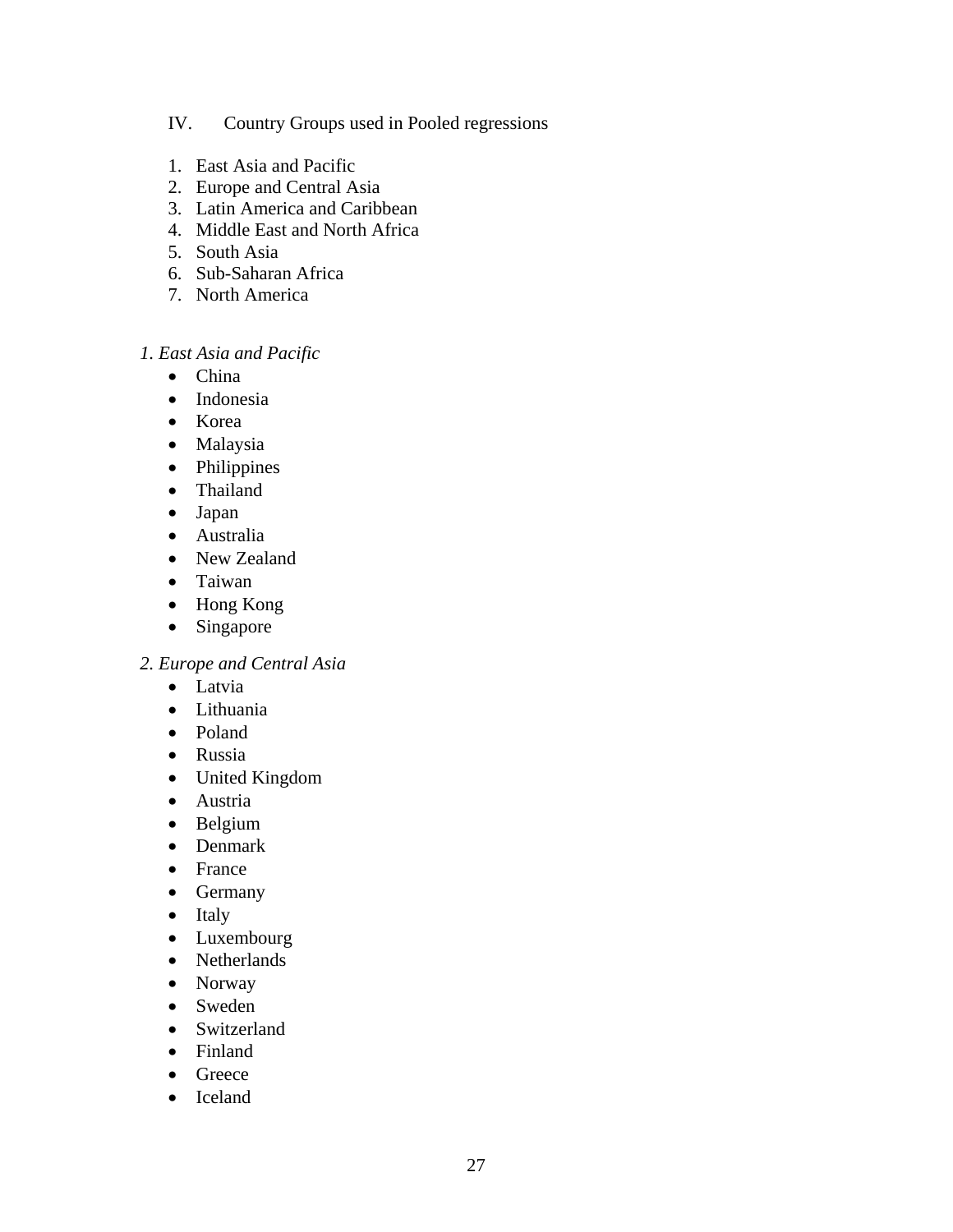- Portugal
- Spain
- Czech Republic
- Slovak
- Estonia
- Hungary
- Slovenia

## *3. Latin America and Caribbean*

- Argentina
- Brazil
- Chile
- Columbia
- Mexico
- Peru
- Venezuela

## *4. Middle East and North Africa*

- Egypt
- Turkey
- Israel
- Saudi Arabia

### *5. South Asia*

- India
- Pakistan

## *6. Sub-Saharan Africa*

• South Africa

## 7. *North America*

- Canada
- United States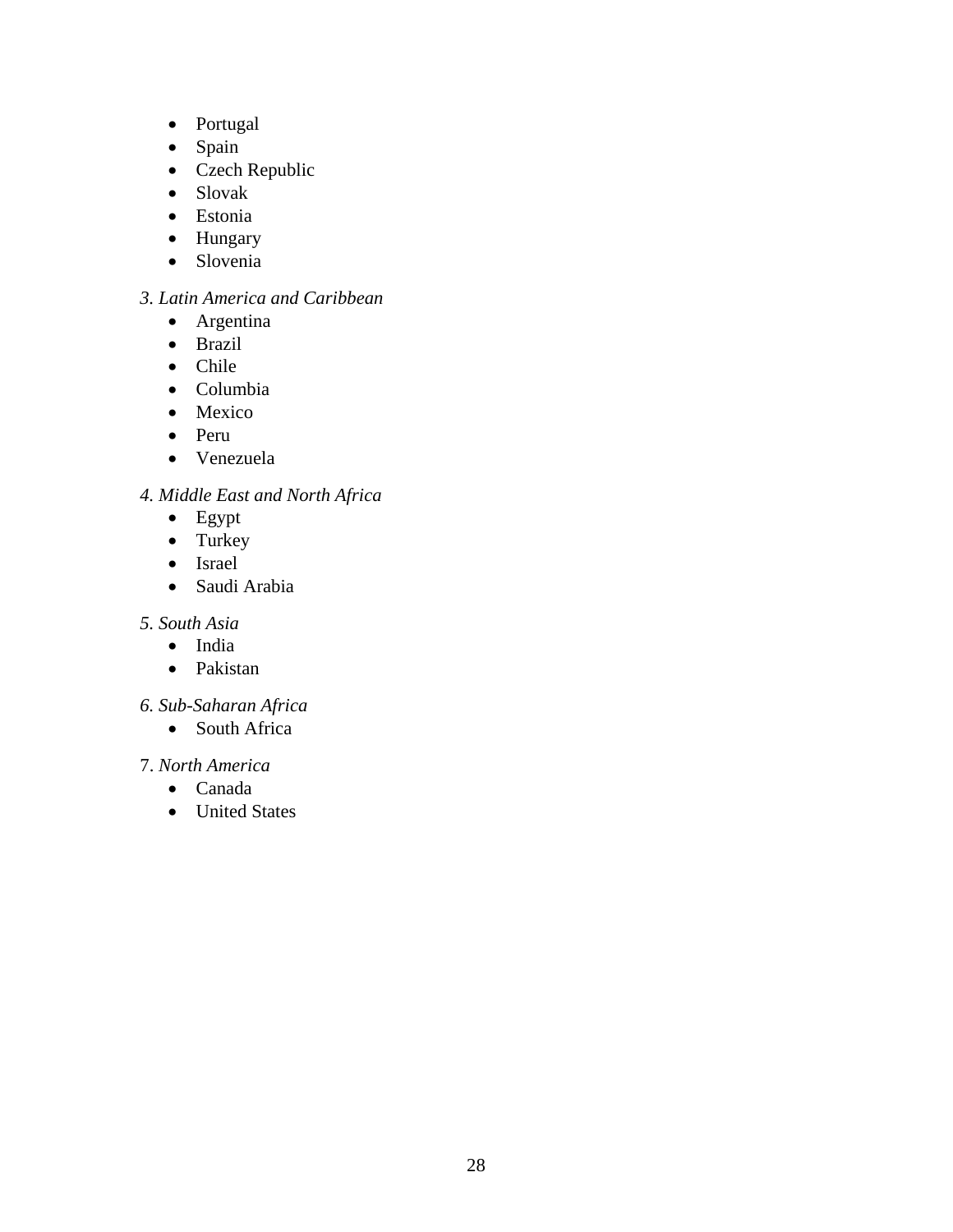Figure 1 Foreign Reserves as a Percent of GDP, 1977-2004



Source: Lane and Milesi-Ferretti (2007) external wealth of nations database.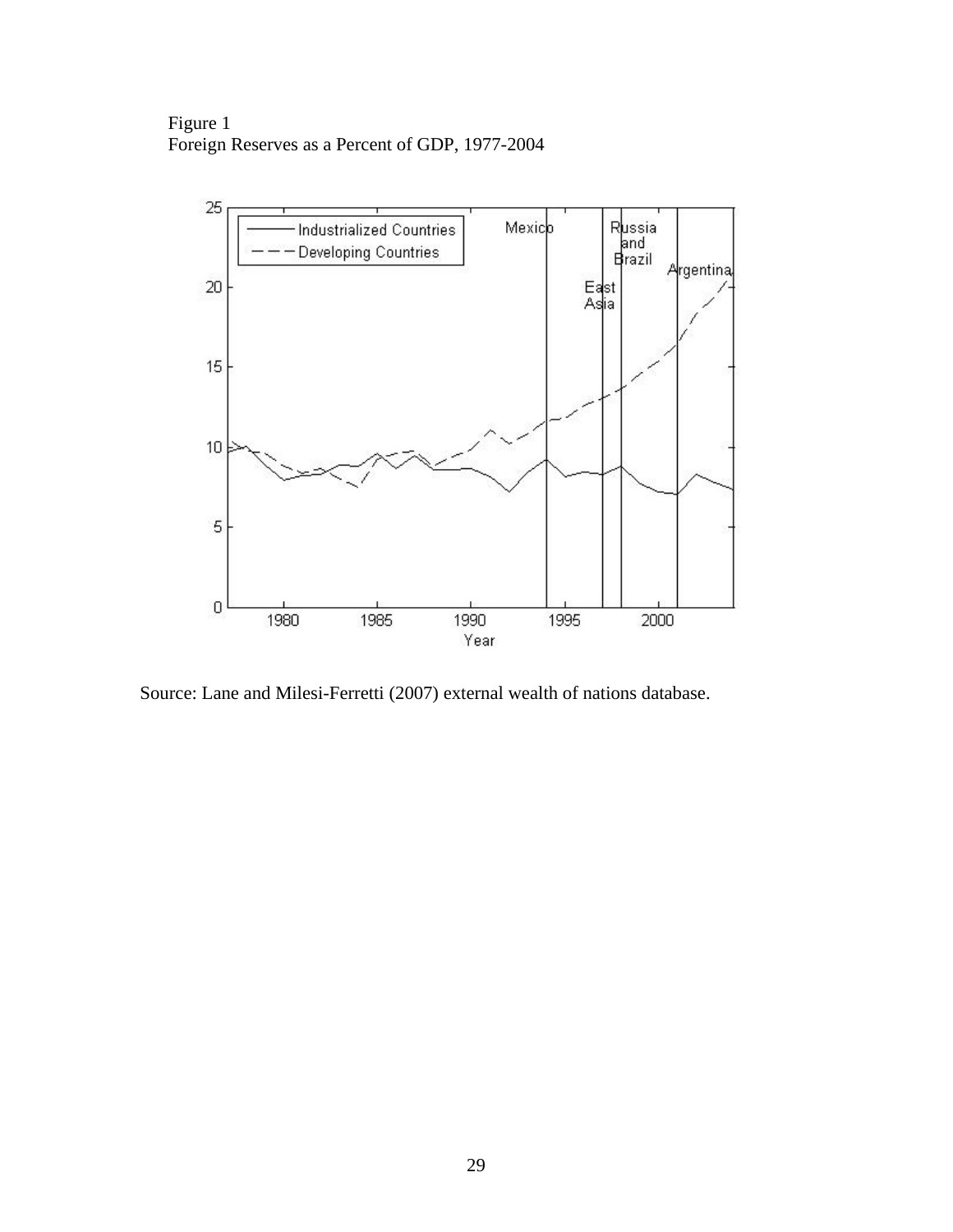Figure 2 Foreign Reserves and Net Liabilities for Developing Countries, 1977-2004 (Billions of US dollars)



Source: Lane and Milesi-Ferretti (2007) external wealth of nations database.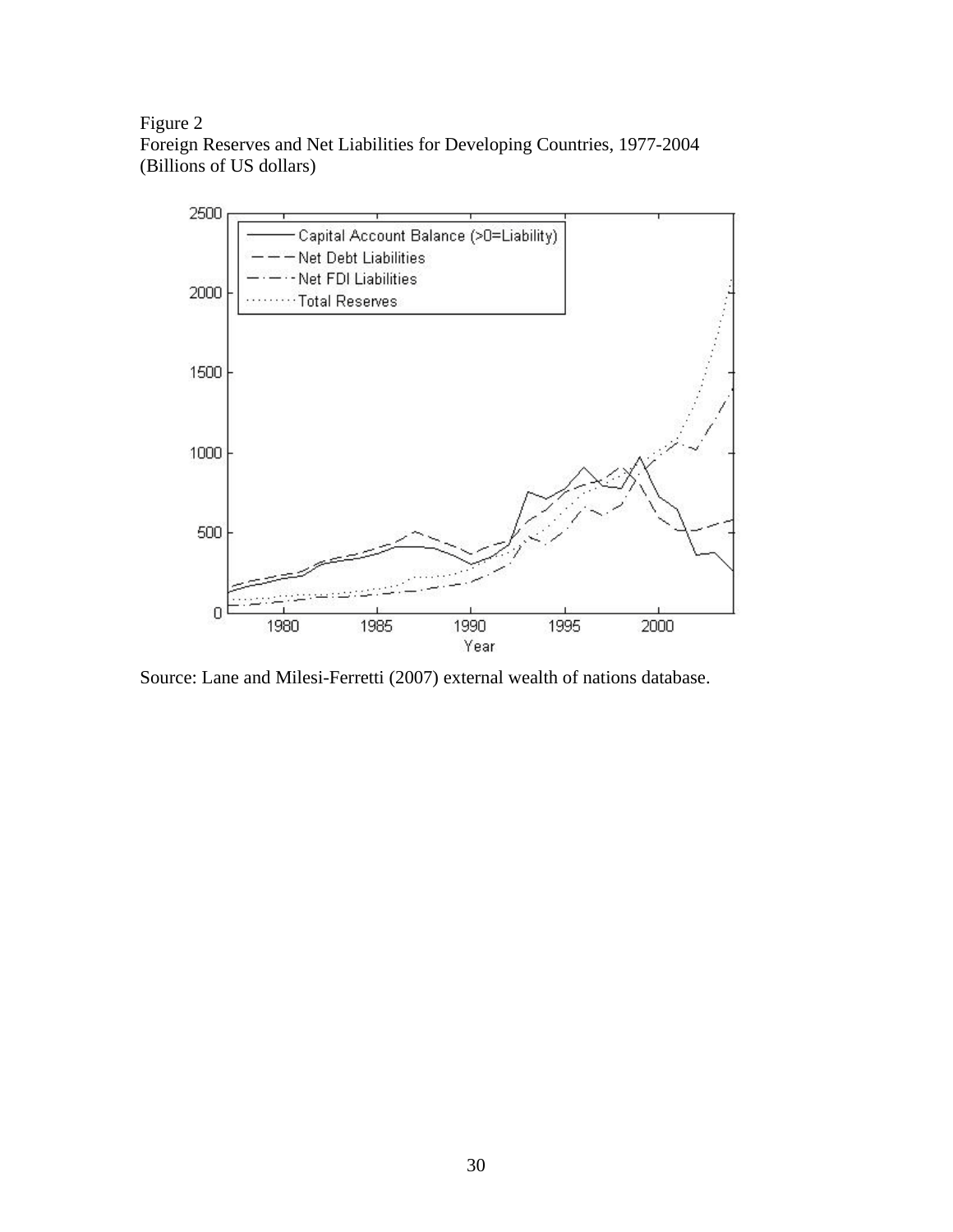Figure 3 Foreign Reserves as a Share of Net FDI Liabilities, 1977-2004



Source: Lane and Milesi-Ferretti (2007) external wealth of nations database.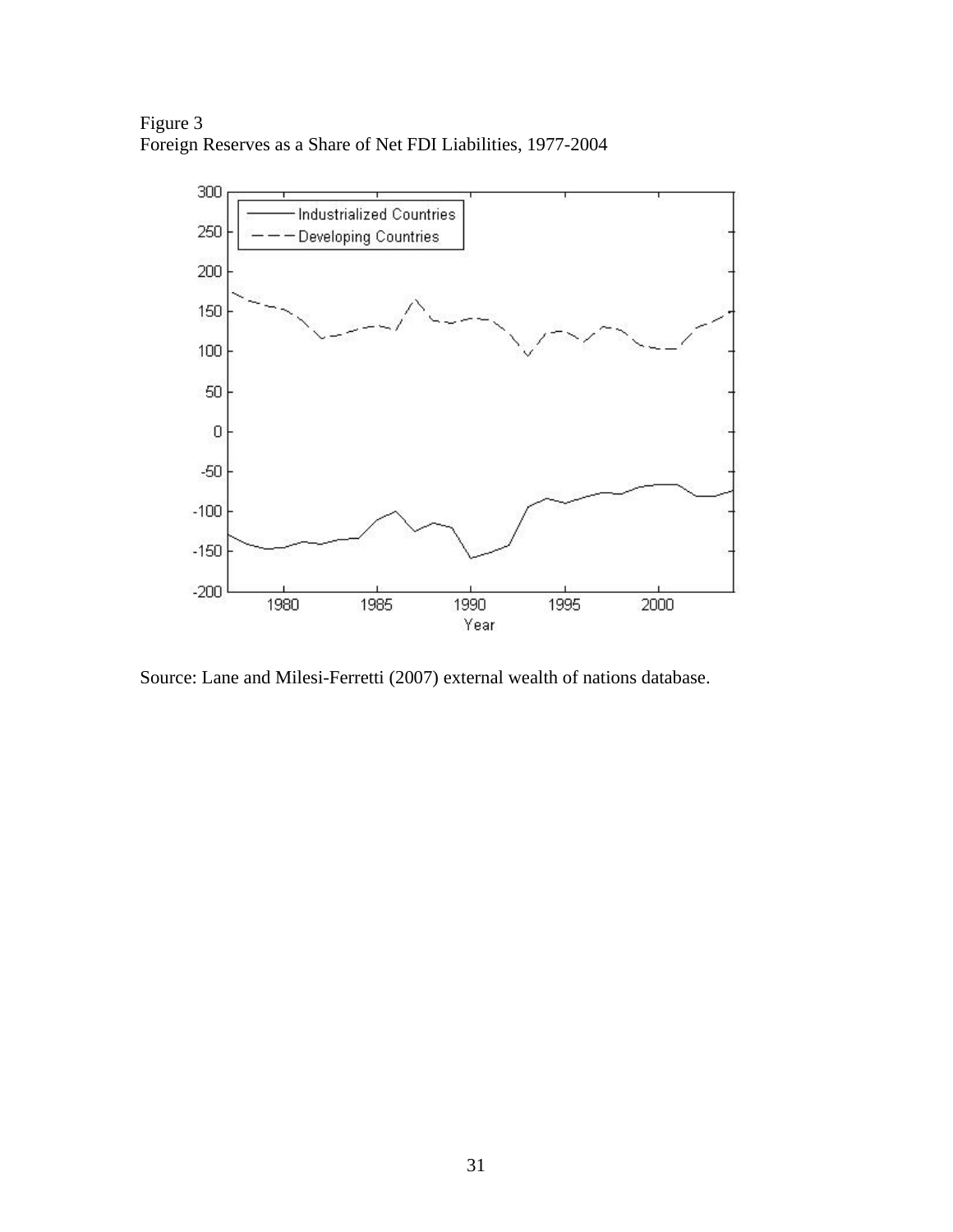Figure 4 Investment and Foreign Reserves for Developing Countries



Source: IFS and WDI; Investment/GDP and Reserves/GDP are averages over 1980-2001, from Chen (2007).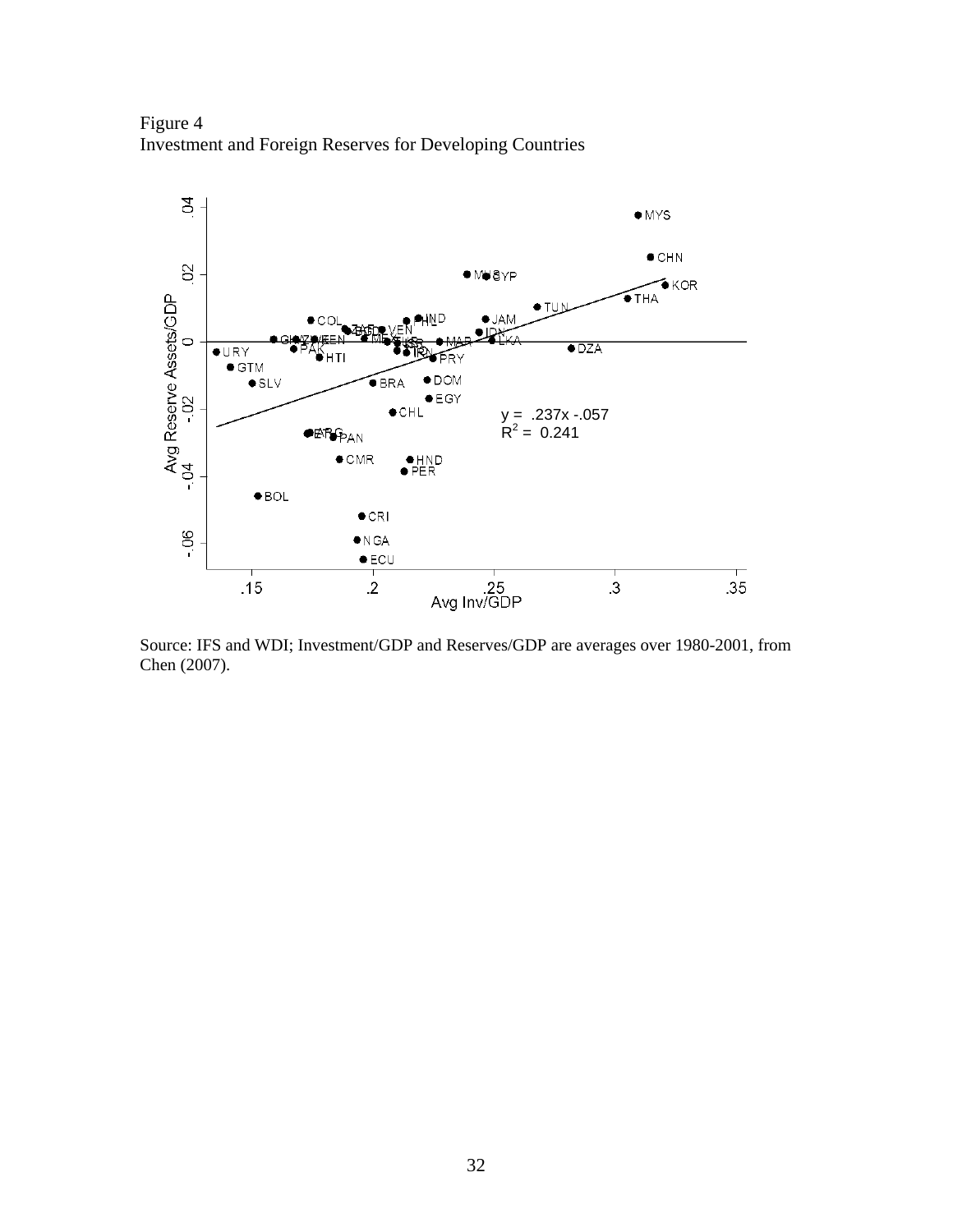Figure 5 Financial Market Development, *Fin\_dev1,* 1977-2004 (based on the size of foreign equity and debt liabilities)



Source: Lane and Milesi-Feretti (2007) external wealth of nations database; measured as the sum of foreign equity and debt liabilities over GDP; excludes Luxembourg.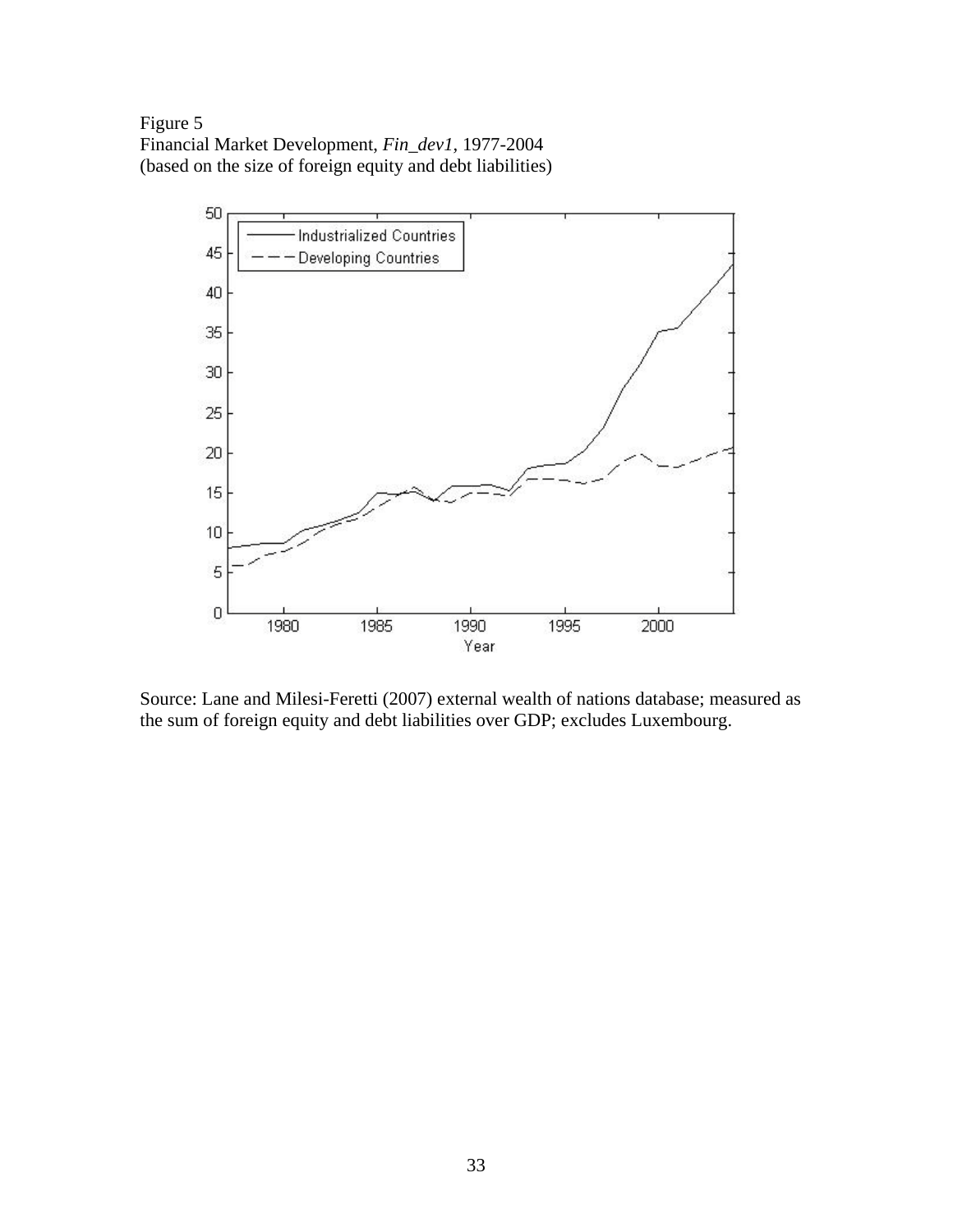Figure 6 Financial Market Development, *Fin\_dev2,* 1988-2004 (based on domestic market size)



Source: World Bank database on financial development and structure, measured as the sum of a country's private credit creation and stock market capitalization as a ratio of GDP.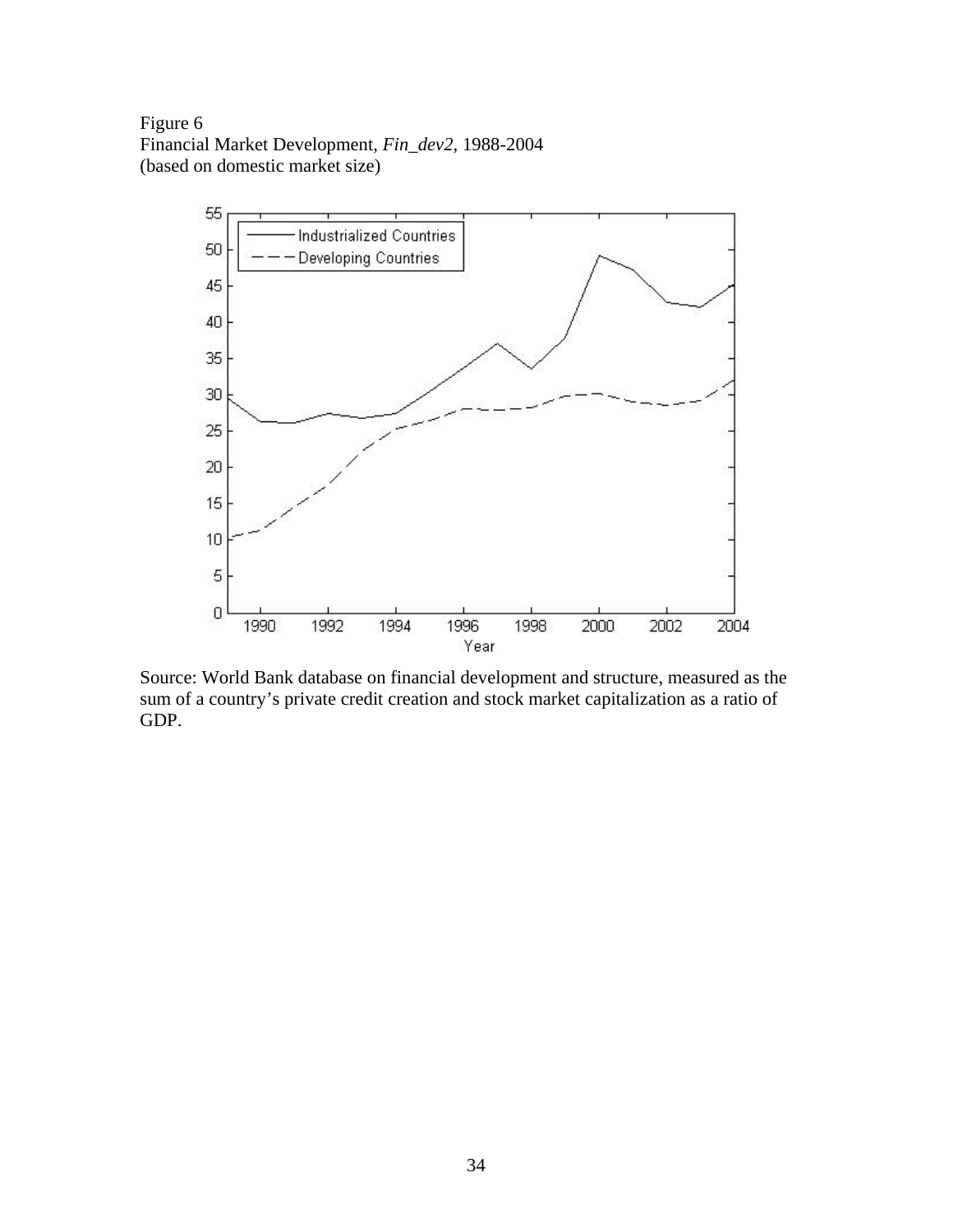Figure 7 Ratio of M2 money supply to GDP, 1980-2004



Source: World Development Indicators; excludes Euro-zone countries after 1999.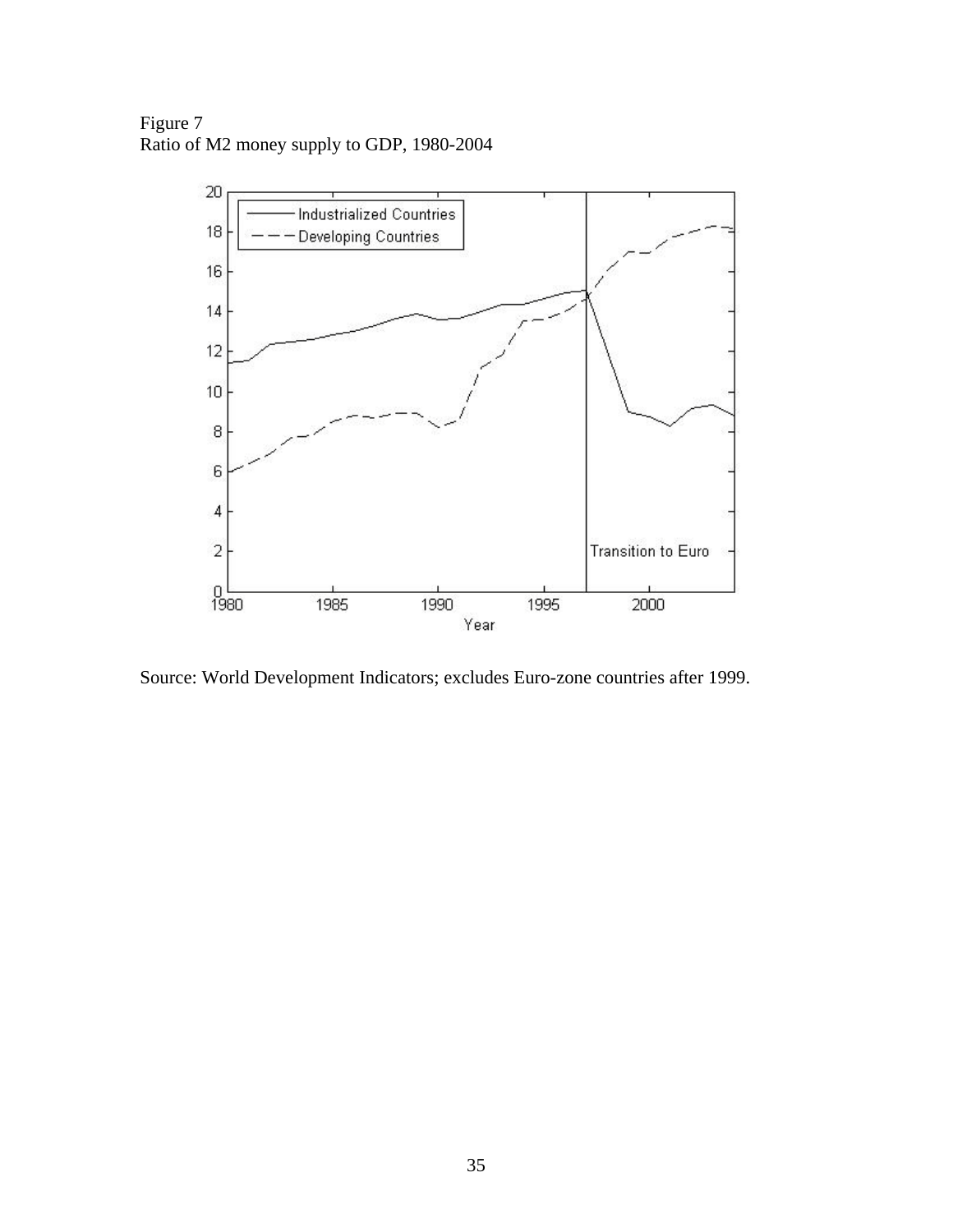| Table 1                                                  |
|----------------------------------------------------------|
| Reserve Accumulation and the Financial Account 1990-2004 |

| <b>Financial Account Category</b> | <b>Industrial Countries</b> | Developing Countries |
|-----------------------------------|-----------------------------|----------------------|
|                                   |                             |                      |
| Composition of the increase       |                             |                      |
| in gross foreign assets           |                             |                      |
| <b>FDI</b>                        | 22.90                       | 14.87                |
| Portfolio                         | 19.19                       | 9.99                 |
| Other                             | 55.64                       | 33.38                |
| Reserves                          | 2.27                        | 41.76                |
|                                   |                             |                      |
| Composition of the increase       |                             |                      |
| in gross foreign liabilities      |                             |                      |
| <b>FDI</b>                        | 19.35                       | 41.57                |
| Portfolio                         | 19.25                       | 20.06                |
| Other                             | 61.41                       | 38.37                |
|                                   |                             |                      |
| <b>BIS</b> decomposition of       |                             |                      |
| foreign liabilities               |                             |                      |
| Public                            | 22.08                       | 30.49                |
| Private                           | 77.92                       | 69.51                |

Sources: IMF, Balance of Payments Statistics and Bank for International Settlements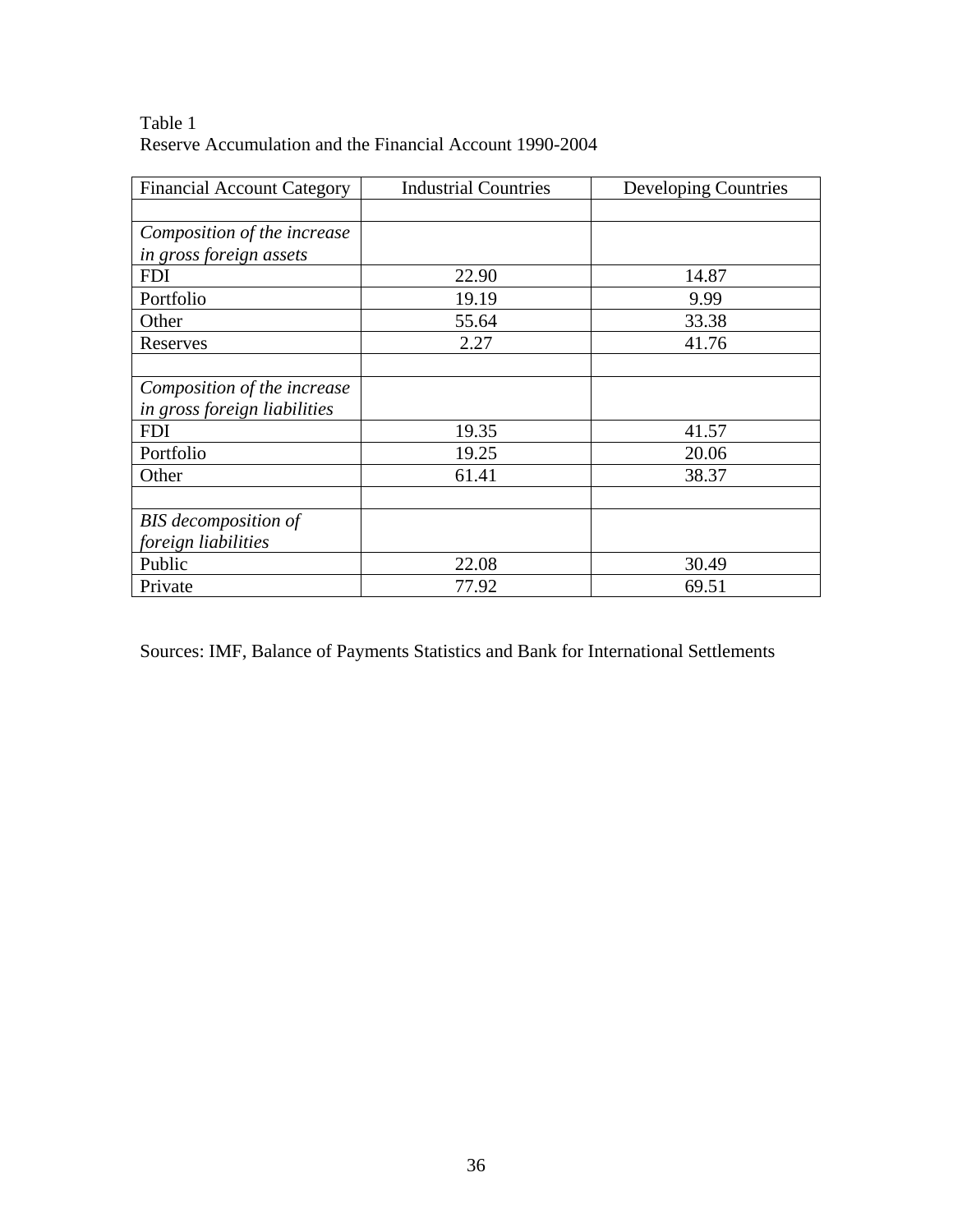#### Table 2

Panel Regressions Explaining Reserve Holdings based on Precautionary, Mercantilist and Financial Market Underdevelopment Motivations (Country-Fixed Effects)

|                         | Standard         | Add:        | Add:                     | Add:                     |
|-------------------------|------------------|-------------|--------------------------|--------------------------|
|                         | Specification:   | Private     | Measure of               | Measure of               |
|                         | Precautionary    | and Public  | External                 | Domestic                 |
|                         | and Mercantilist | Liabilities | Liabilities <sup>1</sup> | Liabilities <sup>2</sup> |
|                         | Motives          |             | $(Fin\_dev1)$            | $(Fin\_dev2)$            |
| Constant                | $-7.20***$       | $-5.51***$  | $-4.84***$               | $-6.84***$               |
|                         | (0.46)           | (0.52)      | (0.52)                   | (0.64)                   |
| <b>GDP</b>              | $1.30***$        | $0.84***$   | $0.73***$                | $0.84***$                |
|                         | (0.04)           | (0.06)      | (0.06)                   | (0.07)                   |
| <b>Exchange Rate</b>    | $-0.06$          | 0.03        | $-0.002$                 | $-0.04$                  |
| Regime                  | (0.49)           | (0.04)      | (0.04)                   | (0.05)                   |
| <b>Capital Controls</b> | $-0.07***$       | 0.003       | $-0.008$                 | 0.004                    |
| (kaopen)                | (0.02)           | (0.02)      | (0.01)                   | (0.02)                   |
| Crisis                  | $-0.37***$       | $-0.27***$  | $-0.26***$               | $-0.28***$               |
| Dummy                   | (0.08)           | (0.07)      | (0.07)                   | (0.07)                   |
| Currency                | $-0.007***$      | $-0.007***$ | $-0.007***$              | $-0.005***$              |
| Overvaluation           | (.001)           | (0.001)     | (0.001)                  | (0.001)                  |
| Share of Imports        | $1.81***$        | $1.31***$   | $1.54***$                | $1.02***$                |
|                         | (0.25)           | (0.23)      | (0.23)                   | (0.29)                   |
| Share of M2             | $0.49***$        | $0.43***$   | $0.37***$                | $0.73***$                |
|                         | (0.13)           | (0.12)      | (0.11)                   | (0.15)                   |
| Public                  |                  | $-0.05*$    | $-0.02*$                 | $-0.07**$                |
| Liabilities             |                  | (0.03)      | (0.01)                   | (0.03)                   |
| Private                 |                  | $0.46***$   | $0.50***$                | $0.53***$                |
| Liabilities             |                  | (0.03)      | (0.03)                   | (0.04)                   |
| <b>Financial Market</b> |                  |             | $-0.38***$               | $-0.21***$               |
| Development             |                  |             | (0.06)                   | (0.05)                   |
| Country fixed effects   | yes              | yes         | yes                      | yes                      |
| $R^2$ within            | .72              | .77         | .78                      | .77                      |
| $R^2$ between           | .78              | .81         | .82                      | .83                      |
| Time observations       | 1017             | 1017        | 1017                     | 712                      |
| # of Countries          | 50               | 50          | 50                       | 49                       |

Robust standard errors clustered by country in parenthesis. \*\*\*, \*\* and \* indicate significance at 99%, 95% and 90% confidence levels, respectively. See data appendix III for explanations of the variables and data sources.

<sup>1</sup> This measure of financial market development is based on each country's foreign equity and bond

liabilities (graphed in figure 5).<br><sup>2</sup> This measure of financial market development is based on each country's domestic equity and bond liabilities (graphed in figure 6); this measure is not available for China and is also unavailable for a number of countries prior to 1988 (see Appendix III for details).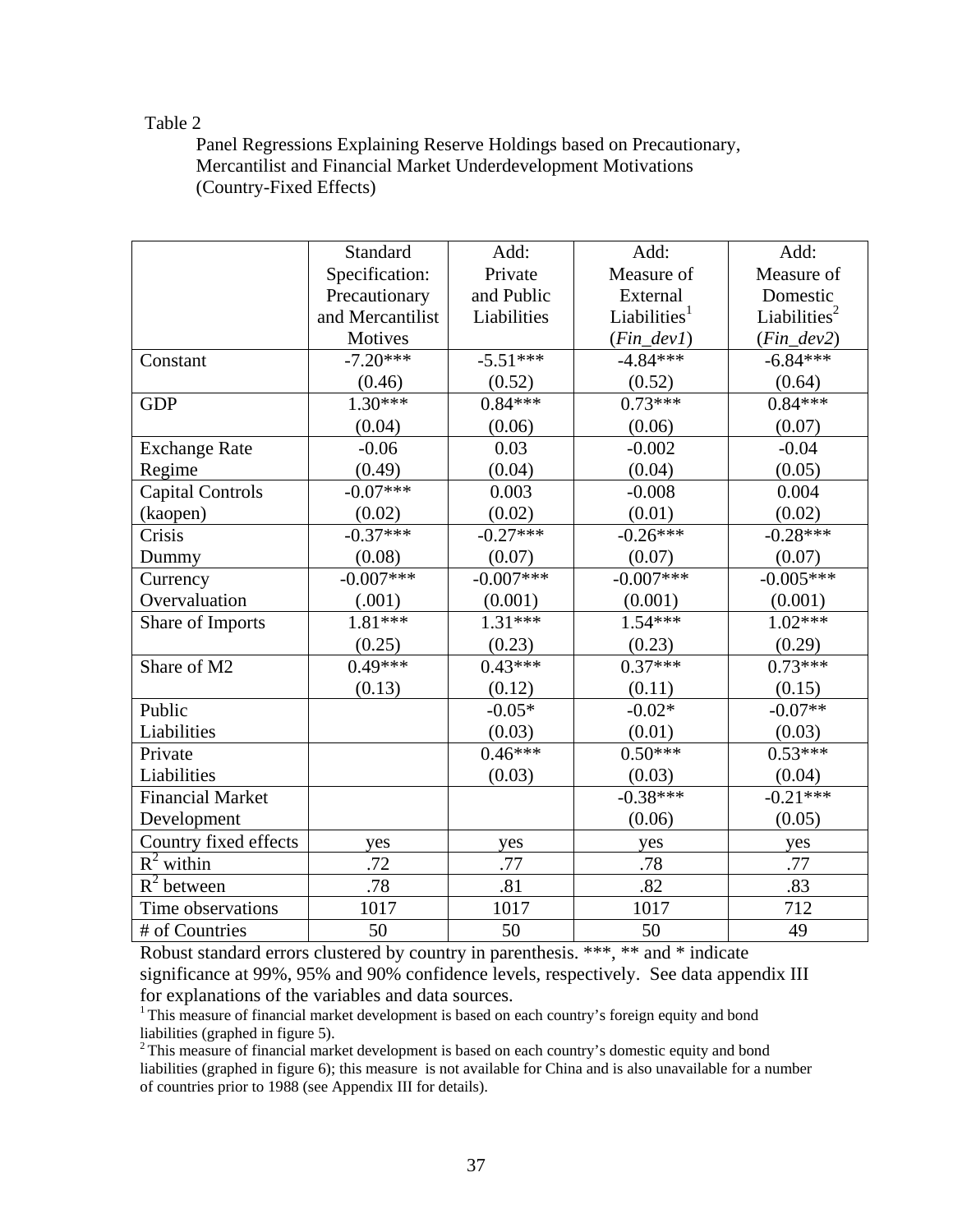#### Table 3 **Correlations**

|               |           | reserves fin dev $(1)$ fin dev $(2)$ |           | gdp       | kaopen    | M2/gdp | public liab | private liab |
|---------------|-----------|--------------------------------------|-----------|-----------|-----------|--------|-------------|--------------|
| reserves      |           |                                      |           |           |           |        |             |              |
| fin dev $(1)$ | 0.2028    |                                      |           |           |           |        |             |              |
| fin dev $(2)$ | 0.4076    | 0.5904                               |           |           |           |        |             |              |
| gdp           | 0.6823    | $-0.0721$                            | 0.2811    |           |           |        |             |              |
| kaopen        | $-0.3637$ | $-0.4171$                            | $-0.3684$ | $-0.3724$ |           |        |             |              |
| M2/gdp        | 0.5823    | 0.4529                               | 0.7495    | 0.3406    | $-0.4141$ |        |             |              |
| public liab   | 0.5851    | 0.3084                               | 0.4083    | 0.7648    | $-0.4105$ | 0.3224 |             |              |
| private liab  | 0.7518    | 0.4355                               | 0.5641    | 0.7791    | $-0.5929$ | 0.5993 | 0.8176      |              |

See Data Appendix III for explanations of the variables and data sources

<sup>1</sup> Fin\_dev1 is a measure of financial market development based on each country's foreign equity and bond liabilities (graphed in figure 5).<br><sup>2</sup>*Fin\_dev2* is a measure of financial market development based on each country's domestic equity and bond

liabilities (graphed in figure 6); this measure is not available for China and is also unavailable for a number of countries prior to 1988 (see Appendix III for details).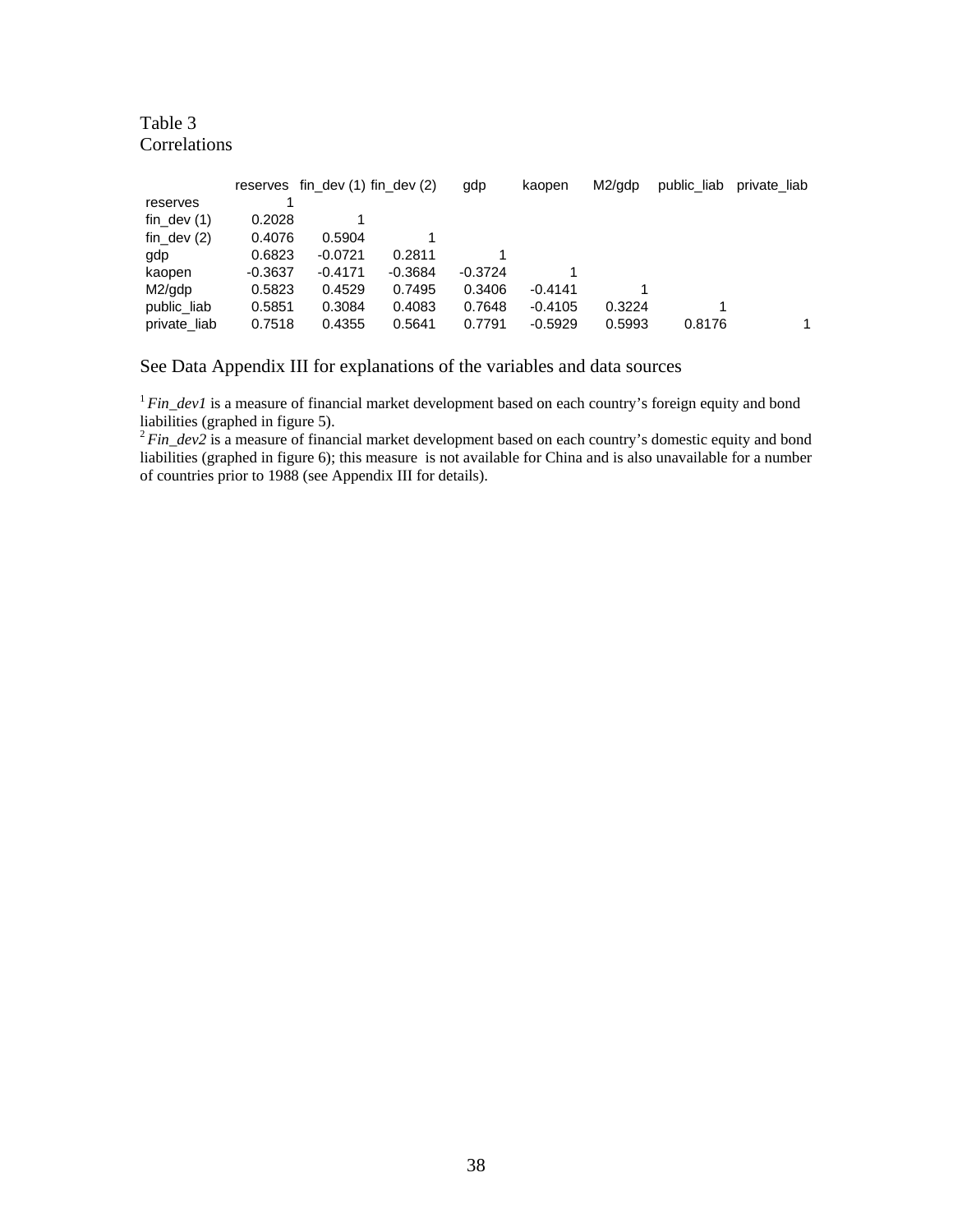#### Table 4

Panel Regressions Explaining Reserve Holdings based on Precautionary, Mercantilist and Financial Market Underdevelopment Motivations (Year-Fixed Effects)

|                               | Includes:                | Includes:      |
|-------------------------------|--------------------------|----------------|
|                               | $Fin\_dev1$ <sup>1</sup> | $Fin\_dev2^2$  |
| Constant                      | $1.28***$                | $0.81***$      |
|                               | (0.27)                   | (0.31)         |
| <b>GDP</b>                    | $0.32***$                | $0.45***$      |
|                               | (0.03)                   | (0.04)         |
| <b>Exchange Rate Regime</b>   | $-0.024$                 | $-0.14**$      |
|                               | (0.04)                   | ((0.05)        |
| <b>Capital Controls</b>       | $0.04***$                | $0.05***$      |
| (kaopen)                      | (0.01)                   | (0.01)         |
| <b>Crisis Dummy</b>           | 0.06                     | $-0.05$        |
|                               | (0.11)                   | (.11)          |
| <b>Currency Overvaluation</b> | $-0.003*$                | $-0.001$       |
|                               | (0.002)                  | (0.002)        |
| Share of Imports              | $0.94***$                | $1.01***$      |
|                               | (0.13)                   | (0.13)         |
| Share of M2                   | $0.16**$                 | $0.54***$      |
|                               | (0.07)                   | (0.09)         |
| Public                        | $-0.04**$                | $-0.04$        |
| Liabilities                   | (0.02)                   | (0.03)         |
| Private                       | $0.46***$                | $0.33***$      |
| Liabilities                   | (0.03)                   | (0.04)         |
| <b>Financial Market</b>       | $-0.45***$               | $-0.29***$     |
| Development                   | (0.05)                   | (0.04)         |
| Year fixed effects            | Yes                      | Yes            |
| Country fixed effects         | N <sub>o</sub>           | N <sub>o</sub> |
| $R^2$ within                  | .75                      | .74            |
| $R^2$ between                 | .87                      | .92            |
| Time observations             | 1017                     | 712            |
| # of Countries                | 50                       | 49             |

Robust standard errors clustered by country in parenthesis. \*\*\*, \*\* and \* indicate significance at 99%, 95% and 90% confidence levels, respectively. See data appendix III for explanations of the variables and data sources.

<sup>1</sup> This measure of financial market development is based on each country's foreign equity and bond liabilities (graphed in figure 5).

 $2$ This measure of financial market development is based on each country's domestic equity and bond liabilities (graphed in figure 6); this measure is not available for China and is also unavailable for a number of countries prior to 1988 (see Appendix III for details).